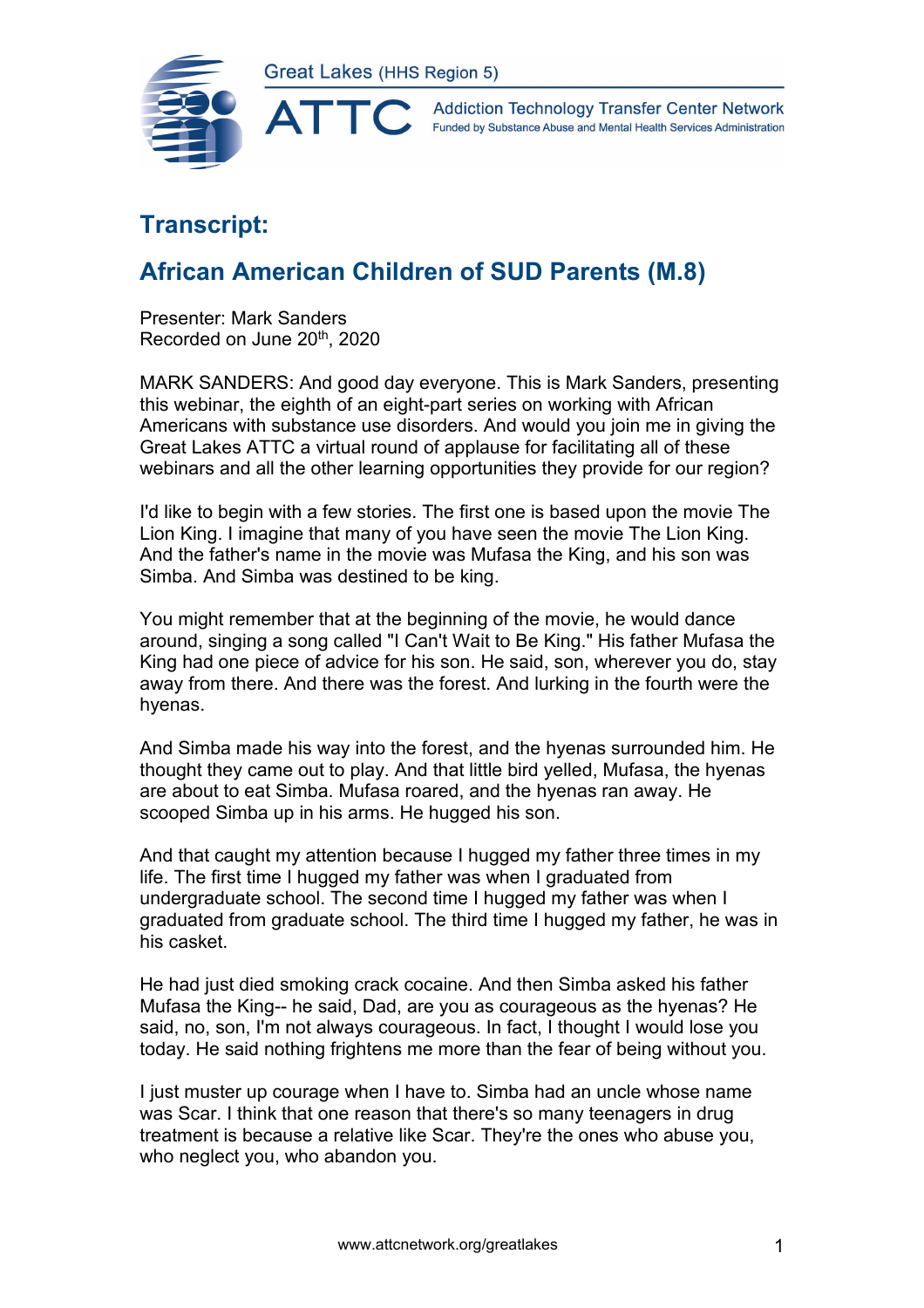

**Addiction Technology Transfer Center Network** Funded by Substance Abuse and Mental Health Services Administration

Scar was envious. He was jealous because he wanted to be King. And at one point during the movie, the lion king Mufasa was killed, and Scar said to Simba, it's your fault your father was killed. Get out of here. And Simba ran away. And he stumbled upon a meerkat and a warthog, Timon and Pumbaa.

And the first thing they did was they introduced Simba to a slimy substance to eat. And that wasn't what a king ate, and so he coughed it up. Like, you remember the first time you tried marijuana, you coughed? And then they taught him a song called "Hakuna Matata," which means don't worry about anything.

So look at this picture. There was Simba, destined to be king, hanging out with Timon and Pumbaa, smoking marijuana, singing "Hakuna Matata." It's kind of like a client that you work with that before active addiction, they were on par to become a dentist, a doctor, a judge.

And then one day-- and then they started hanging out with the wrong crowd. And then one day Rafiki, the little monkey-- you remember Rafiki. We'll call Rafiki a certified alcohol and drug abuse counseling for Madison, Wisconsin, or how about a sort of certified social worker from Chicago or a clinical counselor from Ohio?

You were swinging on the vine, and you spotted Simba hanging out with Timon and Pumbaa, about to sell some crack cocaine. So you swung past, and you gave him a gentle tap. And Simba said, who are you? And you said, no, the question is, who are you?

You says, I know who you are. You're Mufasa's son. You're the son of the king. And here you are, hanging out with a pig and a cat, cutting class, smoking marijuana, singing "Hakuna Matata." So you took him to a body of water, and you told Simba to look in the water and see what you see. And at first, he saw his own reflection.

But then, as a good therapist, a good counselor, you said, no, look a little closer. Tell me what you see. He saw his father's reflection in the water. And his voice, father's voice said, Simba, you were meant to be more than what you have become. Go and take your place in the circle of life, and ultimately, Simba became king.

To me that story is more than a children's story or a cartoon. It's the story of recovery. There was Simba. There were purpose connected to his life to be king. There was a trauma, a loss, the death of his father. There was no support from his family. He ran away, lost his value system, started hanging out with the wrong crowd.

And then he met with you. And there was an intervention. And ultimately he became king. I never tire, after 30 years of doing this work, of recovery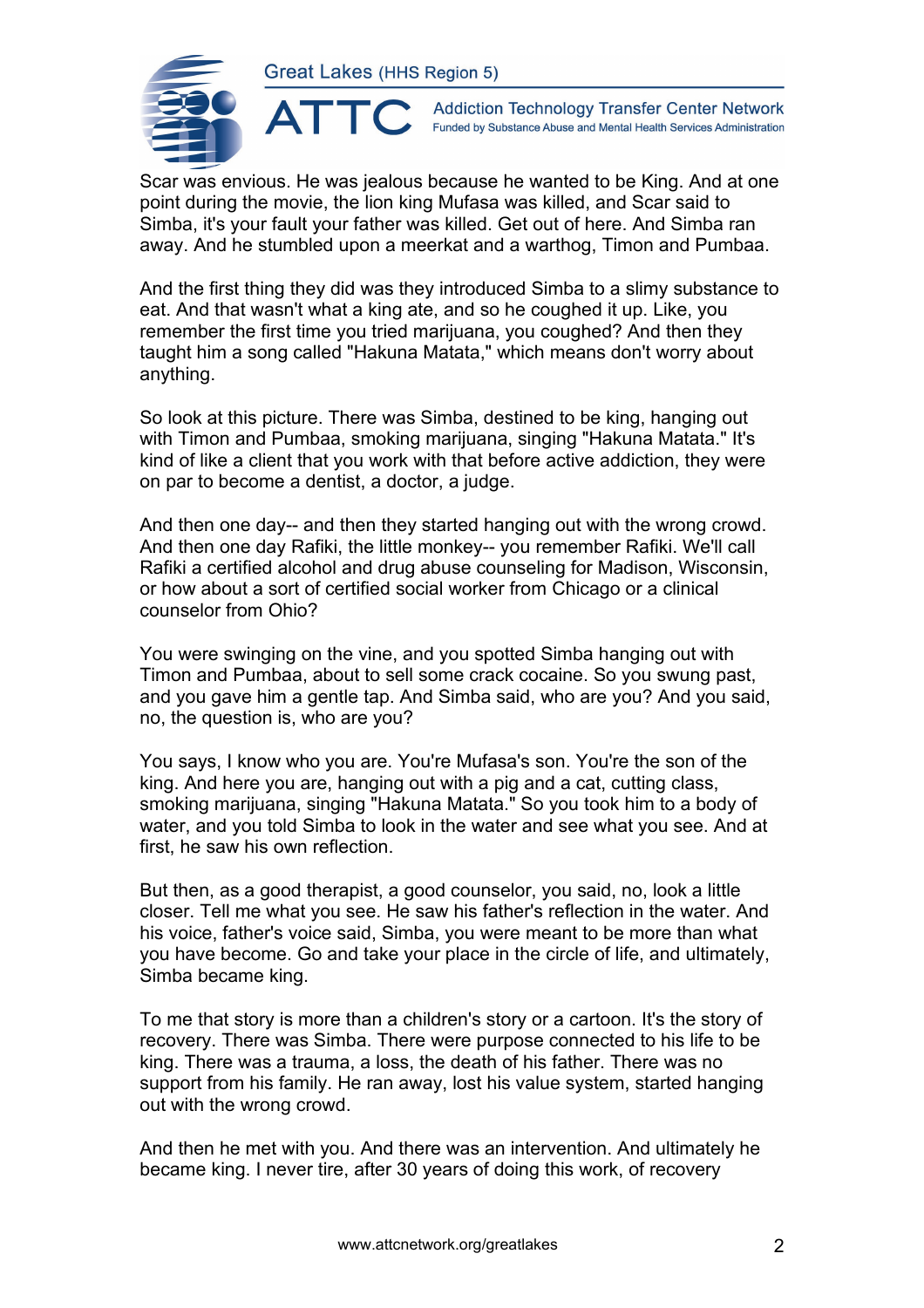

**Addiction Technology Transfer Center Network** Funded by Substance Abuse and Mental Health Services Administration

stories. About two years ago in April, I was sitting in my favorite chair at home, watching the Chicago Bulls lose another basketball game.

The phone rang, and the person said, I'm calling on behalf of Joe. And I said to myself, oh, Joe's been dead for 30 years. Hang up. This is a crank call. Once they find out you're a social worker, you're going to start giving them money. Hang up. And then she kept talking on behalf of Joe.

She said, did you play basketball in a tournament in Chicago in the 1980s? I did. Did you have a teammate that was deaf hearing impaired, named Joe? I did. I said, oh my god. This is not a crank call. I sat down. Here's the story. In the 1980s, I played in the basketball tournament in Chicago.

And I had a teammate named Joe who was deaf hearing impaired. And following the games, the team would go to a bar and get something to drink. And I don't know why, but for whatever reason, I've learned that when people are drunk, they want to learn sign language.

So they would ask Joe to show them some signs, and they would buy him drinks for free. By 1988, my friend Joe was into full-fledged alcoholism. So that year, he fled to California. In 1990, we received the phone call that Joe died of active addiction.

And then almost 30 years later, there he was on the phone. Three miracles occurred that day. One, he was alive. Number two, Joe told me that after he left Chicago, he discovered that everywhere he went, he took himself with him.

So his addiction got him in jail and prison repeatedly. He got into recovery, he told me. He's been sober for five years. That's the second miracle. The third thing Joe told me was that he's working in the field as a counselor, as a drug counselor. And he saw a flyer.

He saw a flyer where I was coming to his town to give a speech. And he said, I sure can't wait to see you. That's the third miracle. As I mentioned, I never get tired of recovery stories. Our presentation today is entitled, "African-American Children and Adolescents of Parents with Substance Use Disorders: Protective Factors and Counseling."

I want you to know that I qualify. Both of my grandfathers were alcoholic. My great grandfather was alcoholic. If you were like-- you're looking at my picture on a screen. If you lean in and look really carefully, you'd notice on the left side of my face, I have a little dot on my face.

I've had this dot on my face since I was 2 years old. My mother told me that one day, when I was two years old, I was left in the care of one of my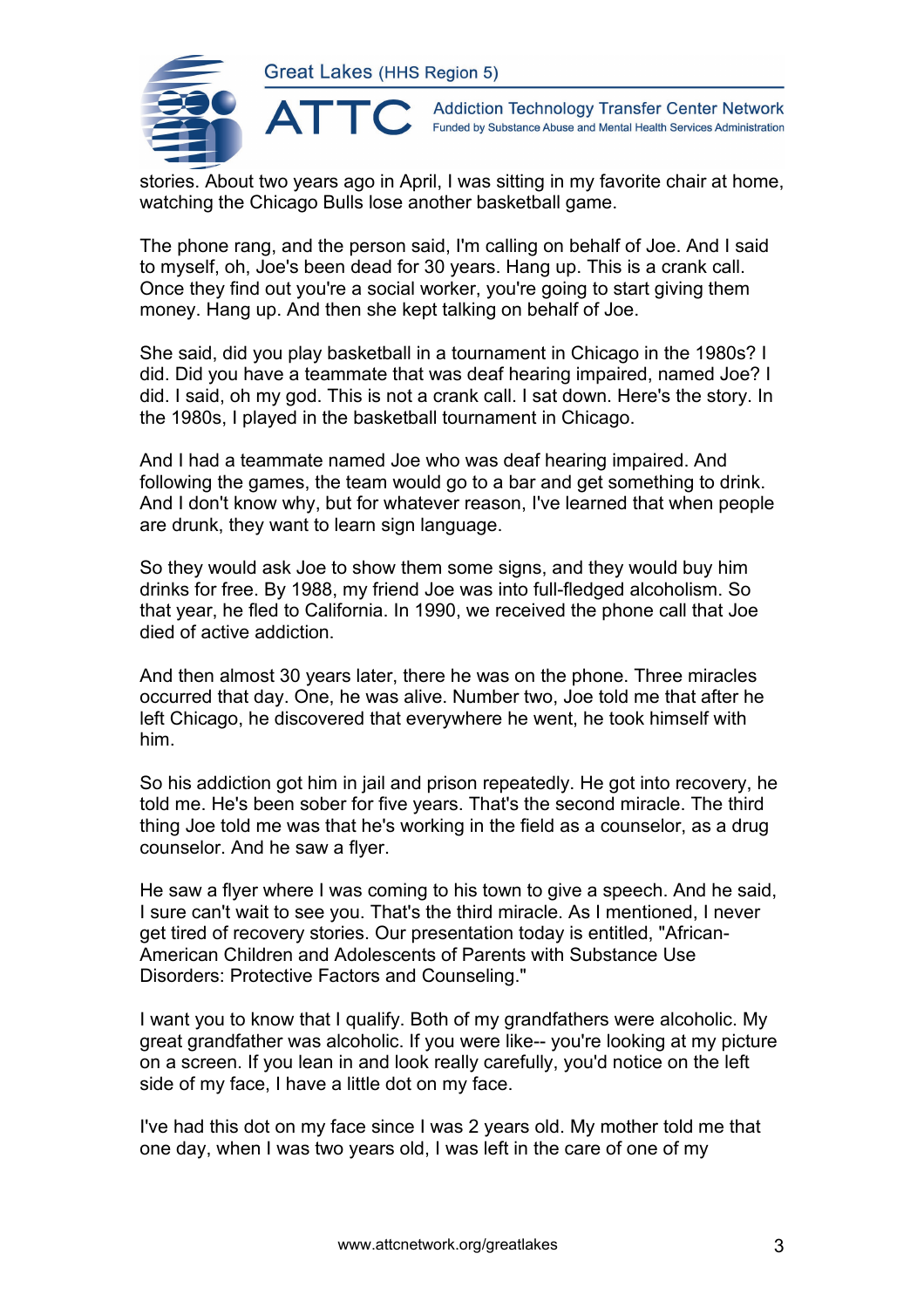

**Addiction Technology Transfer Center Network** Funded by Substance Abuse and Mental Health Services Administration

grandfathers who went to the bar to get some alcohol to drink. And they left me on the kitchen floor. And there was a bottle of Drano on the kitchen floor.

My mother told me I went over, and I swallowed the Drano. And this little dot on the left side of my face is caused by my having swallowed the Drano. And I have a fantasy about that because I'm from one of those families that rarely finish a story, but they don't-- they tell the story. They rarely finish the story.

Here's my fantasy. I drank the Drano, and the Drano was bubbling in my system the way Drano does. It made its way to my face. Left dots all over my face, but the doctors pumped my stomach and save my life so I can speak with you today.

About six years ago, I had a friend who came to me with an application. Said Mark, we need to join a health club together. We're not getting any younger. We're fat, we're old. Let's take care of our bodies. I said, are you kidding? My body's fine. Did you know when I was two years old, I swallowed Drano?

And the only sign that I swallowed the Drano was that little dot on my face. He asked me a million dollar question. Said, if the dot is the only sign you swallowed the Drano, he said, how do you know your body's not green inside? Took two steps back and said I don't know. But I do know that I've never been clogged up.

There's the good news. Now, if you lean in and look at the picture again, on the left side of my face, my eyebrow, the hair doesn't go to the end. This is not a fashion statement. I didn't have my eyebrows clipped in order to impress you doing this webinar.

One day, when I was seven years old, again I was left in the care of my grandfather. I tripped, and I cut my head against the wall above my eyebrow, and I started bleeding. So I went in my grandfather's room to wake him up. I couldn't wake him up because he was under anesthesia, meaning what? He was drunk.

So I went in the bathroom. I found the tape, the band-aids, and the gauze, and I doctored myself up. And I remember saying to myself at seven years old, if I'm going to depend upon anybody for the rest of my life, it's going to be me. I'm the only one that I depend on.

And I found in my work that many children and adolescents who have parents or grandparents with substance use disorders have a similar mindset. So let us begin. So we want to talk about the impact that parental substance use disorders on children and adolescents.

The first thing we have here is that parental substance use can impact adolescent academic functioning. For the bad, meaning that the young person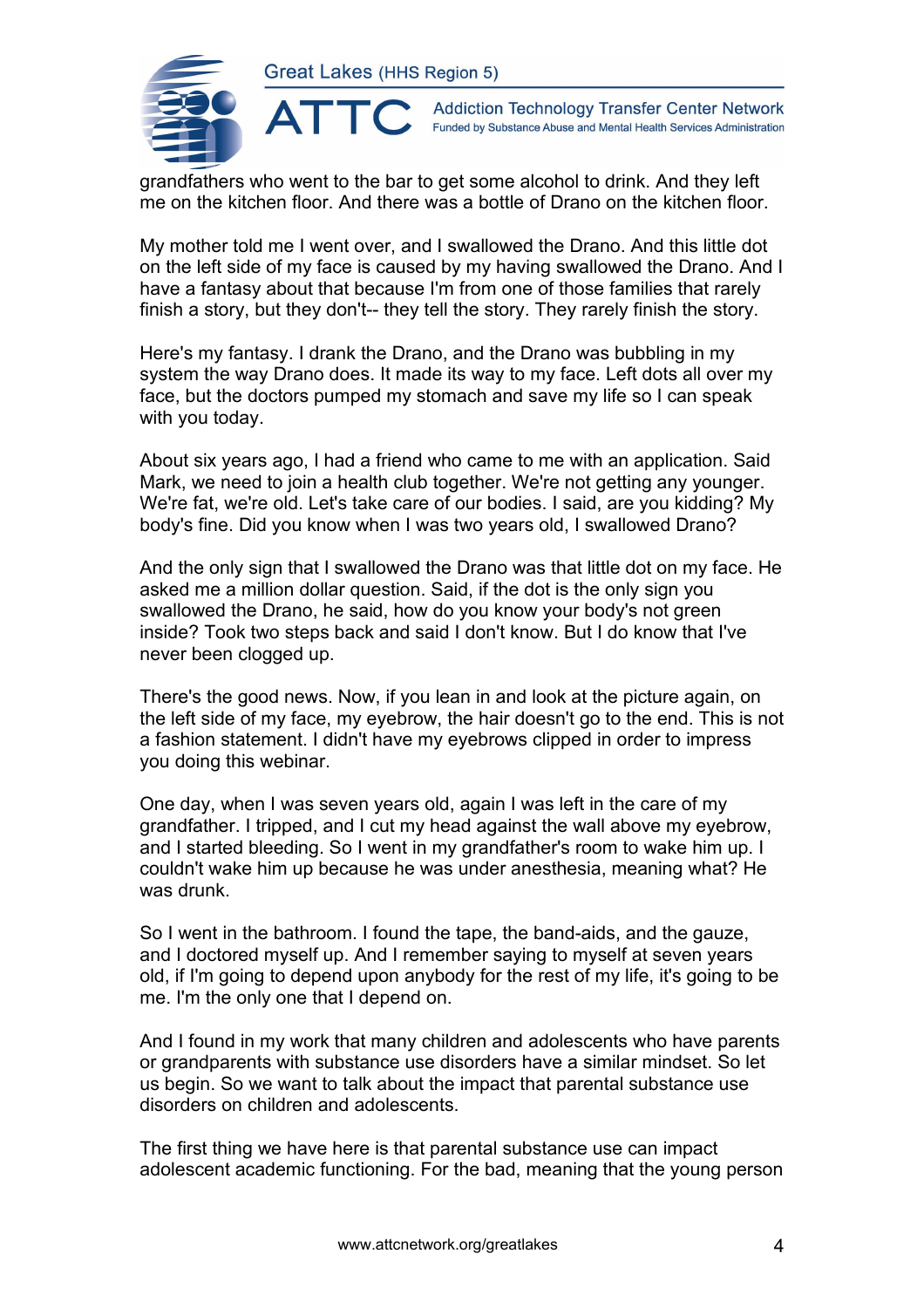**ATTO** 



**Addiction Technology Transfer Center Network** Funded by Substance Abuse and Mental Health Services Administration

has a hard time focusing on school because of the trauma and chaos happening at home connected to the alcoholism. For others, there are some children of addicted families, addicted parents, who actually become heroic.

You know, Sharon Wegscheider wrote a book called Another Chance about the impact of alcoholism on the family. And she talked about a child being born, often the first, the oldest, who have the family role of hero. And purpose of their position, the hero, is to be so great in terms of academic performance and athletic performance, et cetera, that they hide the family secret.

This is the perfect one. So in spite of the alcoholism, they go to school. They get straight A's. They might even, when they go to college, major in not what they're interested in studying, but what their parents always wanted them to be to make the family look good, to protect those family secrets.

So they go to Harvard and get a bachelor's degree, a master's degree, a PhD from Harvard. And they're unhappy in adult life because they realized they did none of that for themselves, that the primary purpose of their striving academically was to make their family look good. Some children of substance using parents have emotional behavior and social problems because the tendency is to keep all of the pain inside.

And when you keep it inside, it shows up in the form of the emotional, behavioral, and social problems. The earlier onset of substance use-- the average adolescent African-American young person I'm working with around alcohol and drugs who do use drugs start experimenting with drugs at age 12, which leads to a faster acceleration of substance use patterns and high rates of substance use disorders and abandonment issues.

If you were to force me with one word to share with you what I think is the root cause of addiction, it would be abandonment or trauma. This is a model by John Friel called the Iceberg Model. It starts from the bottom, and it works its way to the top.

According to John Friel, at the root of addiction is abandonment or trauma. It's so easy to abandon a child. All it takes to abandon a child is for the mother to spend nine months while she's carrying the child not wanting the child and then for the father to spend nine months while the mother's carrying the child denying paternity.

And this child has been abandoned before it's born. Children who are abandoned. And by the way, parental addiction often leads to automatic abandonment of the children. You go on to experience what's called toxic shame. For 21 points, what is the difference between guilt and shame? I'm glad you asked.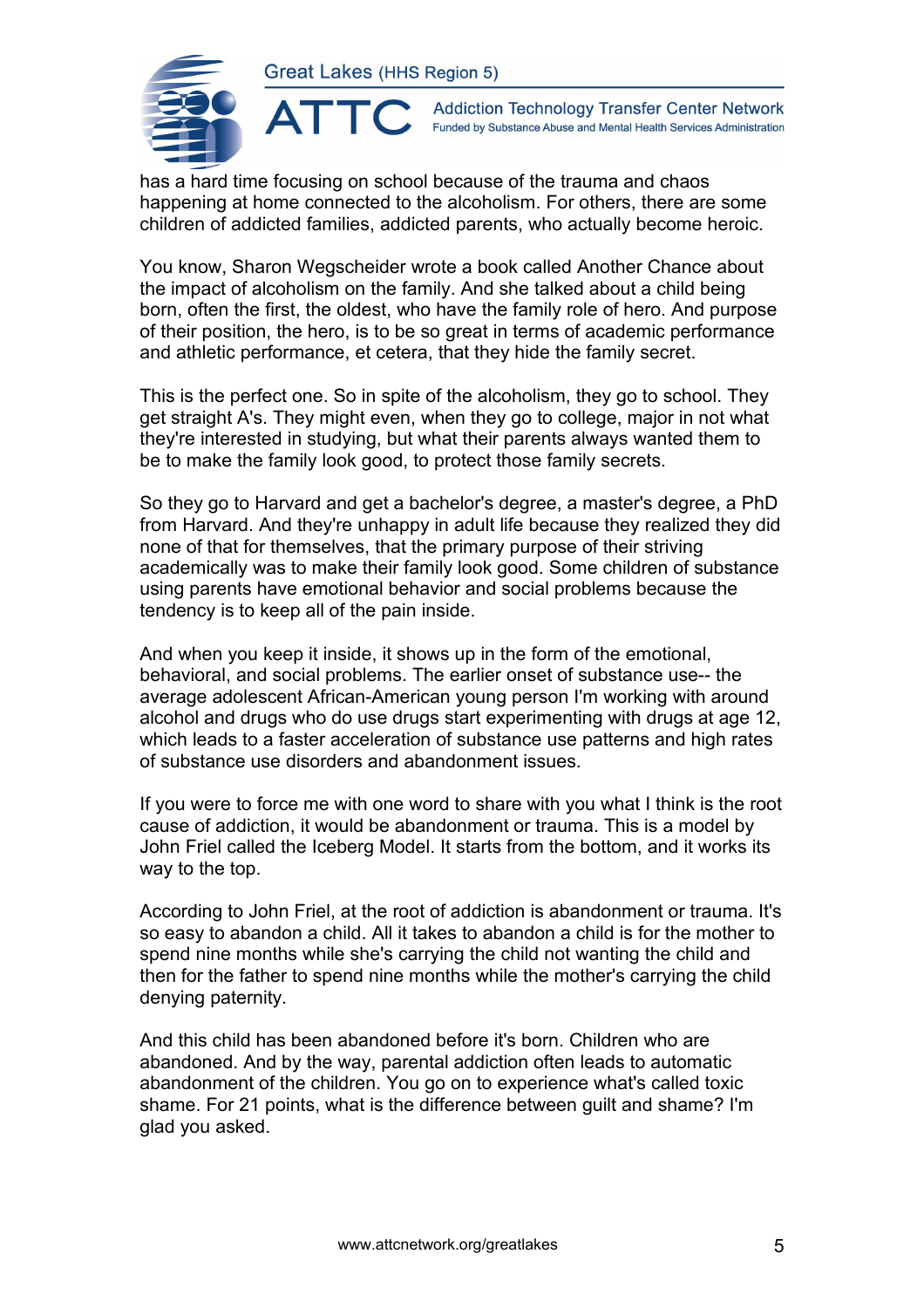

**Addiction Technology Transfer Center Network** Funded by Substance Abuse and Mental Health Services Administration

Guilt is about behavior, like I've done wrong. I've done bad. I made a mistake. So guilt is about something that you've done. Shame, on the other hand, is about your being. And you feel like there's something wrong with you, like you are bad, like you are a mistake.

In terms of self-destructive behavior, shame is a much more debilitating, powerful emotion than guilt. You see, if you made a mistake, you can fix it. You stole \$100 out of your grandmother's Bible to buy some crack cocaine. She kept it in Genesis, the third chapter of the 23rd verse.

You feel guilty about it, put it back. Again, if you've made a mistake, you can fix it. But if you are a mistake, how do you fix that? Children abandoned by their parents are not guilt-based. They're shame-based. Brené Brown, Dr. Bernie Brown, defines shame as the belief that I'm unlovable and unworthy of belonging.

So she was having lunch with Oprah Winfrey. And they were talking about people who have great relationships. And Oprah asked Brené, what does your research say about people who have great relationships? She said, Oprah, you're not going to believe the findings.

She said the biggest difference between people who have great relationships and people who have horrible relationships is that those who have great relationships believe they're worthy of great relationships. How many clients have you worked with who get into active addiction and have horrible relationships and recovery?

The reason has to do with the belief that I'm unlovable and unworthy of belonging-- a family-of-origin, childhood issue. According to John Friel, children who are abandoned who go on to develop toxic shame often develop what's called codependence. What is codependence?

Is it when I'm dying, and your life flashes before my eyes? I tell you what we used to think that codependence was when I first became a drug counselor 38 years ago. Believe it or not, 38 years ago, most of the clients in addictions treatment were men. Do you believe that, that most of the clients were men?

And that is because we hold women to a higher moral standard than we do men. And by the way, the handful of women that would come into treatment back then in the early '80s who would attend substance use disorders groups would need to sit in the group close to the group facilitator or close to the door.

They didn't feel safe because, as the research indicated, the great majority of those women had histories of childhood sexual abuse or sexual assault as women. So when these men would come in, they would almost always come in drunk, either for the last time or for the last time for a while. And because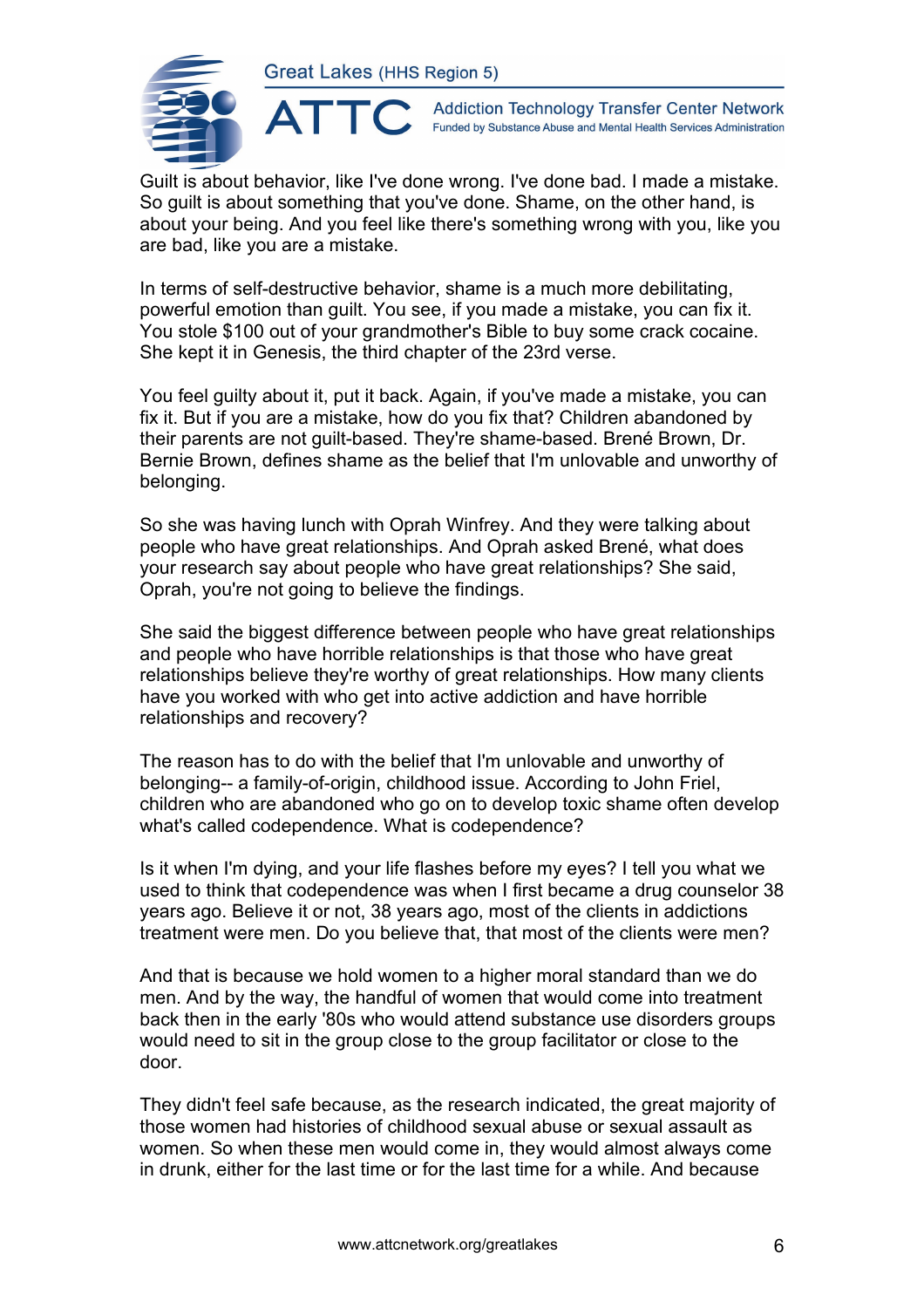

**Addiction Technology Transfer Center Network** Funded by Substance Abuse and Mental Health Services Administration

we understood blackouts, when these men would come in for treatment in the '80s, we'd pull out a Polaroid camera.

For those of you unaware of a Polaroid camera, it takes instant pictures. We would take a picture of the man and put it on the bulletin board because we wanted them to see how they looked when they came in. And every Thursday night, we would have what we call family night.

And from family night, the girlfriends and the wives would come in, looking immaculately perfect, whereas he came in, the client, looking disheveled. And the staff would whisper, how did she wind up with him? He messed up her life.

So 30 something years ago, much of the field of addictions believed that a codependent was a perfect woman who got into a relationship with someone with an addiction who messed up her life. But then, over the course of the next four decades, individuals who had codependence got into recovery and started writing books.

And what we learned from their books is that marrying an alcoholic or becoming a social worker or a drug counselor trying to save the world is just a symptom of codependence. It has a lot to do with childhood abandonment and trauma and toxic shame. So according to John Friel, codependence is an overinvolvement with things outside of us and an underinvolvement with things inside of us.

And then they make a bold statement. "Left untreated, codependence leads to addiction." Let's go back one slide to talk-- let's share what he's talking about. If what's inside of a child is trauma, abandonment, feeling unlovable, like they don't belong, who would want to feel that?

So the way you avoid feeling that is by becoming other focus. You take care of the world or you marry someone with an active substance use disorder, and you take care of them. Now the bold part of that statement is, "Left untreated codependence can lead to addiction."

Remember earlier when I said we thought addiction produced codependence? Well, Friel is saying, no, the opposite is true. Do you know Marilyn Monroe? I'm not asking you if you and Marilyn Monroe had breakfast together at Tiffany's. But you know of her. Libraries indicate that when she was five years old, her father left the family. So she was deserted by her father.

At age six, her mother felt like she could not do this by herself, so she placed Marilyn Monroe in an orphanage. Did you know that Marilyn Monroe was orphaned? While in the orphanage, she was sexually abused, like the majority of women we work with with substance use disorders.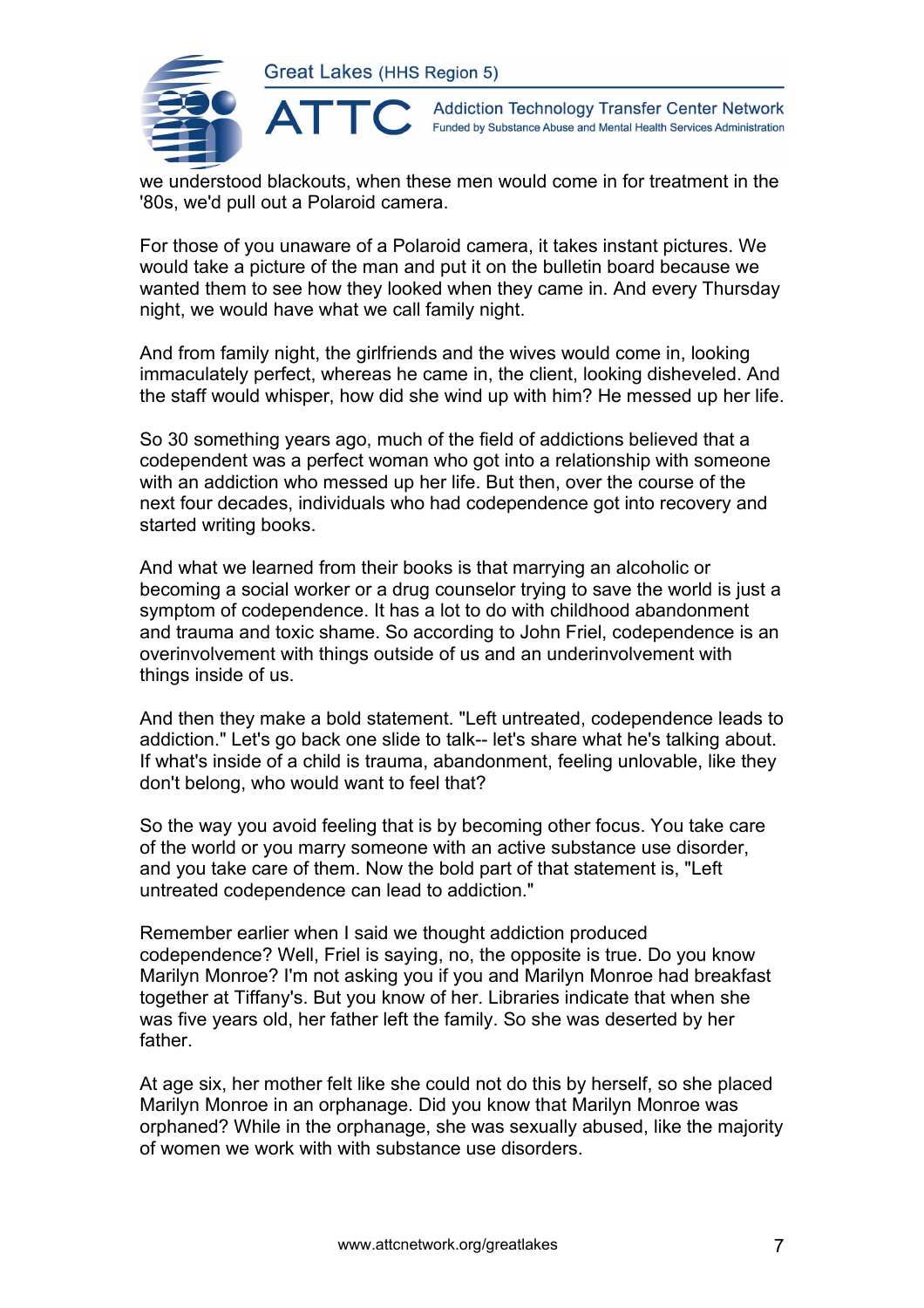ATTO



**Addiction Technology Transfer Center Network** Funded by Substance Abuse and Mental Health Services Administration

At age seven, she told the person who ran the orphanage that she was being sexually abused. This person physically abused her. So let us repeat. Let's recap her early life. She was deserted by her father, placed in an orphanage by her mother, sexually abused and physically abused. What's written in biographies about her is she never felt as beautiful on the inside as what others saw on the outside.

You've probably met people who the world thinks they're beautiful, but they feel ugly on the inside. We call that shame. In our early years as an adult, she dated these really high powered men who were all emotionally unavailable to her. For example, Frank Sinatra-- he was too busy in Las Vegas with Dean Martin and Sammy Davis Jr. and the rest of the Rat Pack.

She married a baseball player named Joe Dimaggio. Boy, did he love Marilyn Monroe. But he was too busy too. He played 158 baseball games for a year. And then there was playwright Arthur Miller. You know the author of The Death of a Salesman? It's written that when Marilyn Monroe married Arthur Miller, she finally found her spouse.

The problem is that she was so needy, the biographies say, having been abandoned as a child, as she would cling to him. And he got no writing done. So after Arthur Miller divorced Marilyn Monroe, she started drinking alcohol. And when that was not enough the pain-- take away the pain, she started using pills. And some people might think she took her own life, suicide.

She ran the whole gamut, from childhood abandonment to shame to codependent, unhealthy relationships to addiction. Now, what I'd like to ask you to visualize on top of the word addiction is icicles. And those icicles represent how drug use numbs the pain of shame, abandonment, and trauma.

What's interesting is that when clients come in receiving services from us, we only treat the addiction. We don't address codependence or shame or abandonment of trauma issues. No wonder relapse occurs so frequently.

So let's talk about the impact of parental substance use disorders on African-American children and adolescents-- early marijuana use. You know, I work with lots African-American adolescents-- 13, 14, 15 years old. And I ask them, why do you primarily smoke marijuana? Why not other drugs?

And they tell me because if you drink alcohol, you walk down the street staggering, and you look vulnerable. They tell me that they don't use crack cocaine because they had an uncle or an aunt who died smoking crack cocaine. They don't use heroin because they had a friend that died using heroin. So primarily marijuana. But what many of you don't see is that marijuana is addicting in and of itself.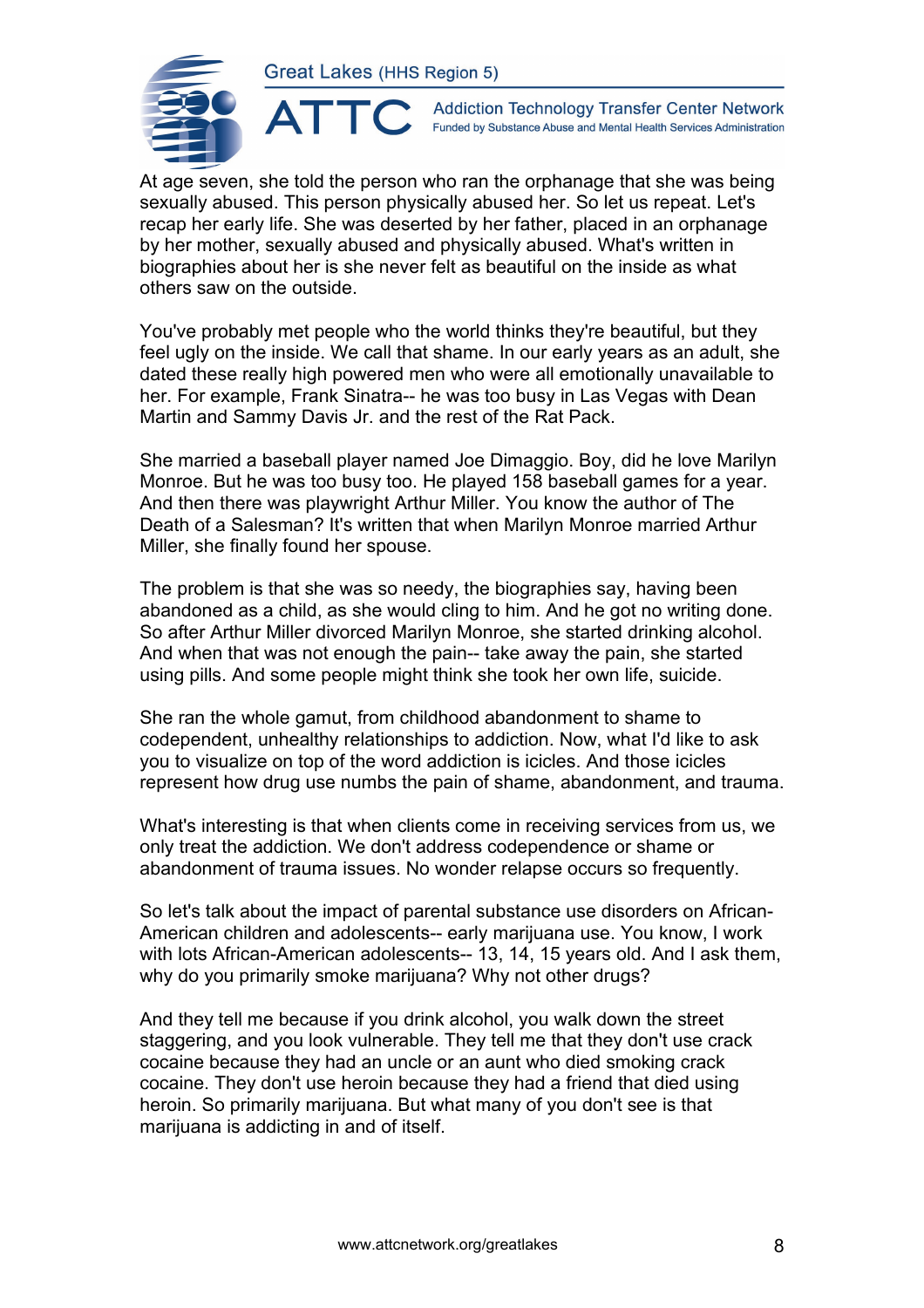

 $\blacktriangle^-$ 

**Addiction Technology Transfer Center Network** Funded by Substance Abuse and Mental Health Services Administration

And the earlier that you start to smoke, the more early consequences you have connected to its use. African-American youth in the 1980s who were found with cocaine in their system were labeled as crack babies. Native Americans have taught, if you want to love something call it a flower. If you want to destroy, call it a weed. Such a negative term applied to these young people.

Increased involvement in the child welfare system are some of the consequences of being African-American with substance using parents. More likely to live with one parent. So think about the consequences of that. You have one parent that you live with who's addicted to alcohol and other drugs, and the other parent is absent. So you suffer a double loss there.

Gang affiliation-- we all have a need to belong. And disproportionately, young individuals who are gang affiliated grew up in families where there's a use of alcohol. School expulsion-- African-American youth are more likely to be expelled from school, including those with substance using parents. And of course there's something that's called the school-to-prison pipeline, that those African-American youth who drop out of middle school or high school are more likely to be involved in the criminal justice system.

The child grows up and becomes an adult child of an alcoholic. So a researcher by the name of Joan Jackson interviewed several thousand members of Alcoholics Anonymous-- sorry, of Al-Anon, started by Lois Wilson, Al-Anon, specifically those who have grown up with substance addicted parents and wanted to find out what these adults had in common as adults having grown up with addiction in their family. And here's what she found-- that adult children of alcoholics guess at what's normal.

They often lie when it's easier to tell the truth. Let's talk about how those two work. If you grow up in a household where it's calm one day and then explosive one day-- one day a parent is sober, the next day they're intoxicated, you're kind of guessing what's normal. If you grew up in a household where the adult with a substance use disorder was also physically or verbally abusive, and you discovered it has consequences related to telling the truth, you might find yourself as an adult lying, not to hurt anyone, when it's easier to tell the truth.

We judge ourself harshly. We call that shame. We have difficulty having fun, especially the oldest. Let me just give you a personal example. My mother was taking care of my stepfather, who was opiate-addicted. And my older sister who was 18 years-- sorry, 18 months older than me-- I'm second born- was taking care of me and my other three siblings.

She was our mother while our mother was gone. So by age 18, she raised- my big sister raised four kids. So she never really had fun. She never played. She was busy raising kids. I got to tell you, my friends, it was so refreshing to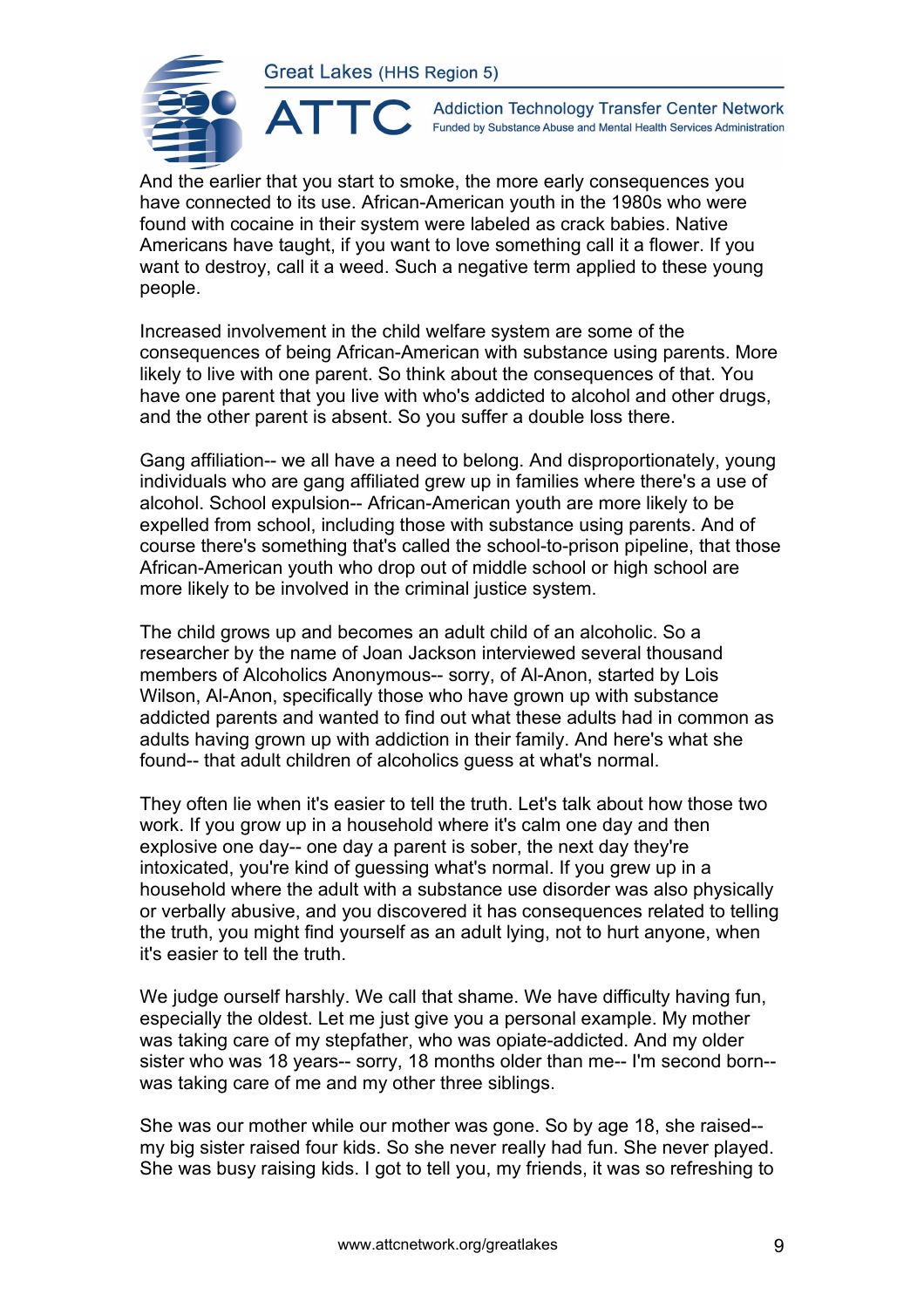

**Addiction Technology Transfer Center Network** Funded by Substance Abuse and Mental Health Services Administration

see my sister in her mid 30s get a job at a comedy club, an African-American comedy club, downtown Chicago, called All Jokes Aside.

And my big sister was the booking agent for Steve Harvey, Cedric the Entertainer, and Bernie Mac before they were famous comedians. I met them when they began. And they will be-- it was really amazing to see my sister be able to laugh after having so many years as a child where she was not able to laugh because she was an early parent, taking care of her siblings.

We have difficulty with intimate relationships. If you've never seen a healthy relationship, how do you develop one? We overreact to changes over which we have no control. We are approval seekers, beginning with our childhood years, where we always wanted to get the approval of our parent who had a substance use disorder.

We either put the needs of others ahead of our own needs-- that's called becoming a social worker-- or we're spending the rest of our lives believing that the world owes us. You see, some people who grew up in addiction homes feel like they have the right-- they have to take care of the world. But other children who grew up in the same family believe that the world owes them because they were abandoned, abused, neglected as a child.

We feel alone and different from other people. Claudia Black wrote a book called, It Will Never Happen to Me. And she said, those are the words often uttered by children from addicted families where they say, I'll never be alcoholic like my mother or like my father. But of course, it's three times more likely to happen.

And she said that children who grow up in households where there's active addiction grow with these three unwritten rules. Don't talk-- in other words, don't tell anybody what's happening in this family. Don't trust-- you can't trust anybody outside of the family. And don't feel-- don't express your feelings.

Any child who grew up with those three unwritten rules, who don't talk about their experiences, often grow up as adults they feel like they're alone and different from other people. We're either super responsible or super irresponsible. This is the one that really catches my attention.

Adult children of substance addicted parents are extremely loyal, even when there's evidence that the loyalty is undeserved. They tend to stay in relationships longer than they should, jobs longer than they should, even while they're being abused at work, and friendships, even one-sided friendships, longer than they should stay in these friendships.

The origin of that is as follows-- the child grew up in a home where in spite of the fact that their parents were not there for them emotionally, they loved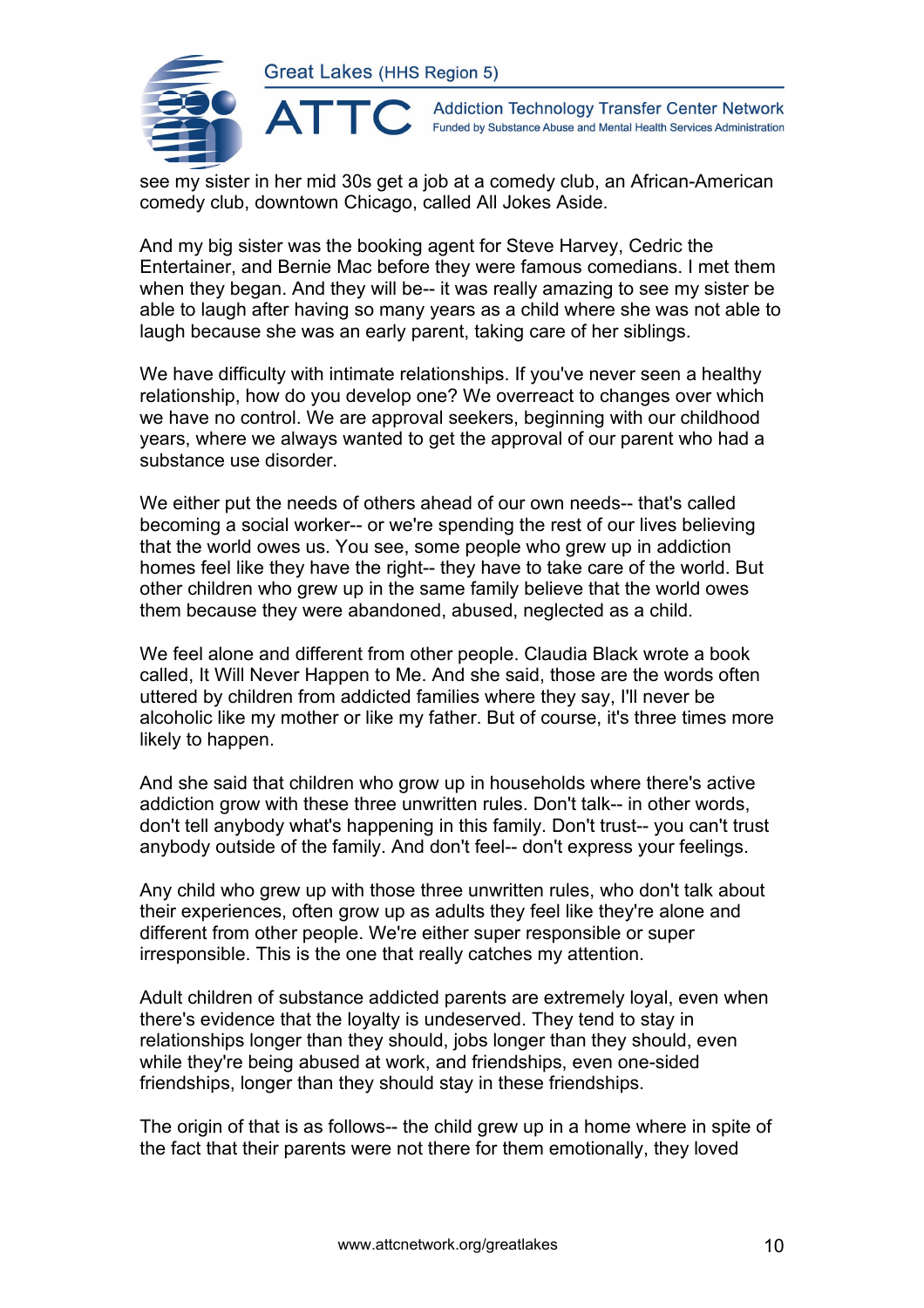

**Addiction Technology Transfer Center Network** Funded by Substance Abuse and Mental Health Services Administration

them unconditionally anyway. We have a tendency towards perfection. That's one way to hide the family secrets around addiction.

I know in my family if you came home with a report card where there were eight A's and one B, they wouldn't say it's wonderful that you got those eight A's. They'd say, why'd you get that B? We have a tendency towards procrastination. The tendency towards procrastination and a tendency towards perfection are connected.

You see, the adult realizes that they can't be perfect, so they put off task in order to avoid the pain of not doing it perfect. We continue to be impacted- these are African-American children of alcoholics. All the other characteristics we talked about earlier apply to African-American adult children, along with, we continue to be impacted as adults by our disproportionate representation in the child welfare system.

We continue to be impacted as adults by our involvement in the juvenile justice system. As you know, one of the greatest determinant factors of who winds up in the adult criminal justice system is whether or not you were in that juvenile system. We can continue patterns from childhood through multiple generations, including childhood of addiction, neglect, involvement in the criminal justice system, et cetera, until someone in their family meets with one of you listening to this webinar. And then we can begin to break those intergenerational patterns.

So let's talk about protective factors for African-American children and adolescents with parents with substance use disorders. Let us begin with parenting styles. On this slide, you see three parenting styles. I'm going to describe each and then ask you question. There's an autocratic parenting style.

You know where the child has no voice. You've probably heard the expression, children should be seen and not heard. As a young African-American male, I heard that expression when I was growing up. Children should be seen and not heard. Be quiet and watch what I do and learn from that.

An autocratic parenting style says it's my way or the highway. And then there's more of a democratic parenting style. No that I know that as long as there are children and adults, there will never be a perfect democracy. It's not like a family of five sitting at the dinner table-- the parents of seven-year-old child, a four-year-old child, and a one-year-old child.

It's not like the 7-year-old child can say, at the dinner table, I think the fouryear-old should be able to drive the family's car. If you agree with me, raise your hand. And the seven-year-old raises his hand, the four-year-old raises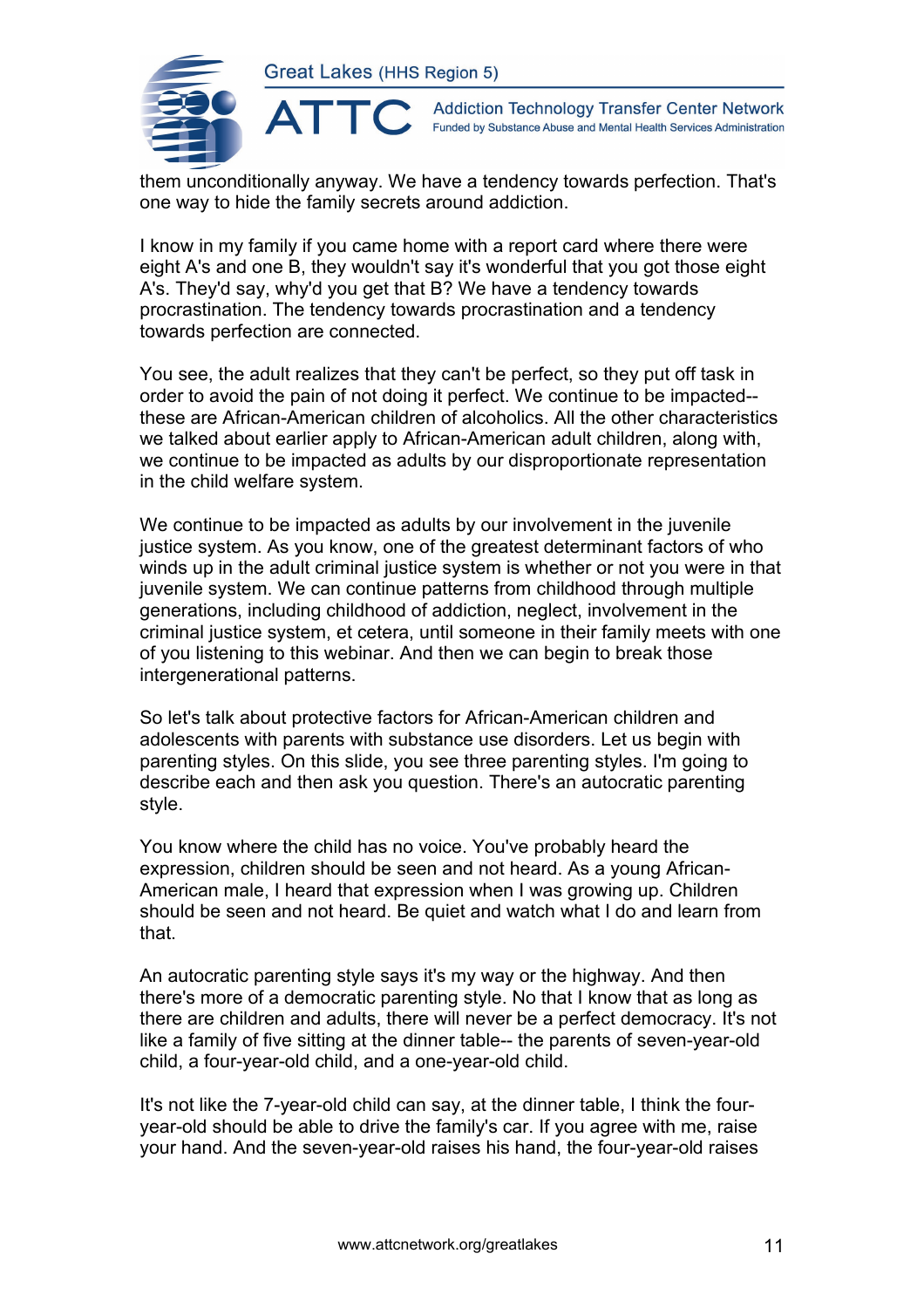

 $\blacktriangle$ 

**Addiction Technology Transfer Center Network** Funded by Substance Abuse and Mental Health Services Administration

their hand, and the one-year-old child raises his hand, and then the parents throw the four-year-old the car keys and said, be safe.

What I'm talking about, about democracy, is where you teach your kids to think and problem solve by asking them questions and not providing all the answers yourself. You see, children, by the time they enter middle school will have to answer some really difficult questions around alcohol or Oxycontin, heroin, sexual activity, et cetera.

And if you've taught them to think, then they're in decision-- they're in position to make better decisions. And then the third is a laissez-faire parenting style. That is the only French word I know is laissez-faire. This is the parenting style that says anything goes. If you want to drink in the house, you can. You want to use drugs in the house, you can. If you want to stay out until 3 o'clock in the morning, you can. Anything goes. My question to you is this, look at these three parenting styles, and which parenting style produces children that uses the least amount of drugs?

Which parenting style, on average, produces children that use the most drugs? And then which one produces the children who use drugs and the amount of drugs they use fall in the middle? Here's the answer. A democratic parenting style produces children that use the lowest amount of drugs.

The autocratic style is number two. It falls in the middle. And the laissez-faire parenting style produces children that use the most drugs because anything goes. You see, my friends, when I was a boy growing up, my father sold marijuana by the brick, by the pound. I had no curfew.

There was an unlimited amount of marijuana around. I was never asked about my grades. Anything went. And when anything goes, anything goes. When you have a family that has a laissez-faire parenting style, these are the parents that go to the liquor store and buy liquor for their kids.

This is the household where other kids go to get high. So what we've done with this is when I've worked with African-American adolescents with substance using parents in groups, we've met with their parents, and we've encouraged those who have more autocratic parenting style to loosen up a bit and let their children have a voice so they'll be able to make good decisions later in life.

And for those who have a laissez-faire parenting style, we suggest to the parents that they might try tightening up a little bit, being more assertive and firm, a little bit more authoritative. Let me tell you a quick story. In one residential facility where I work with adolescents, African-American with substance using parents-- in this residential facility, these kids will go on weekend passes.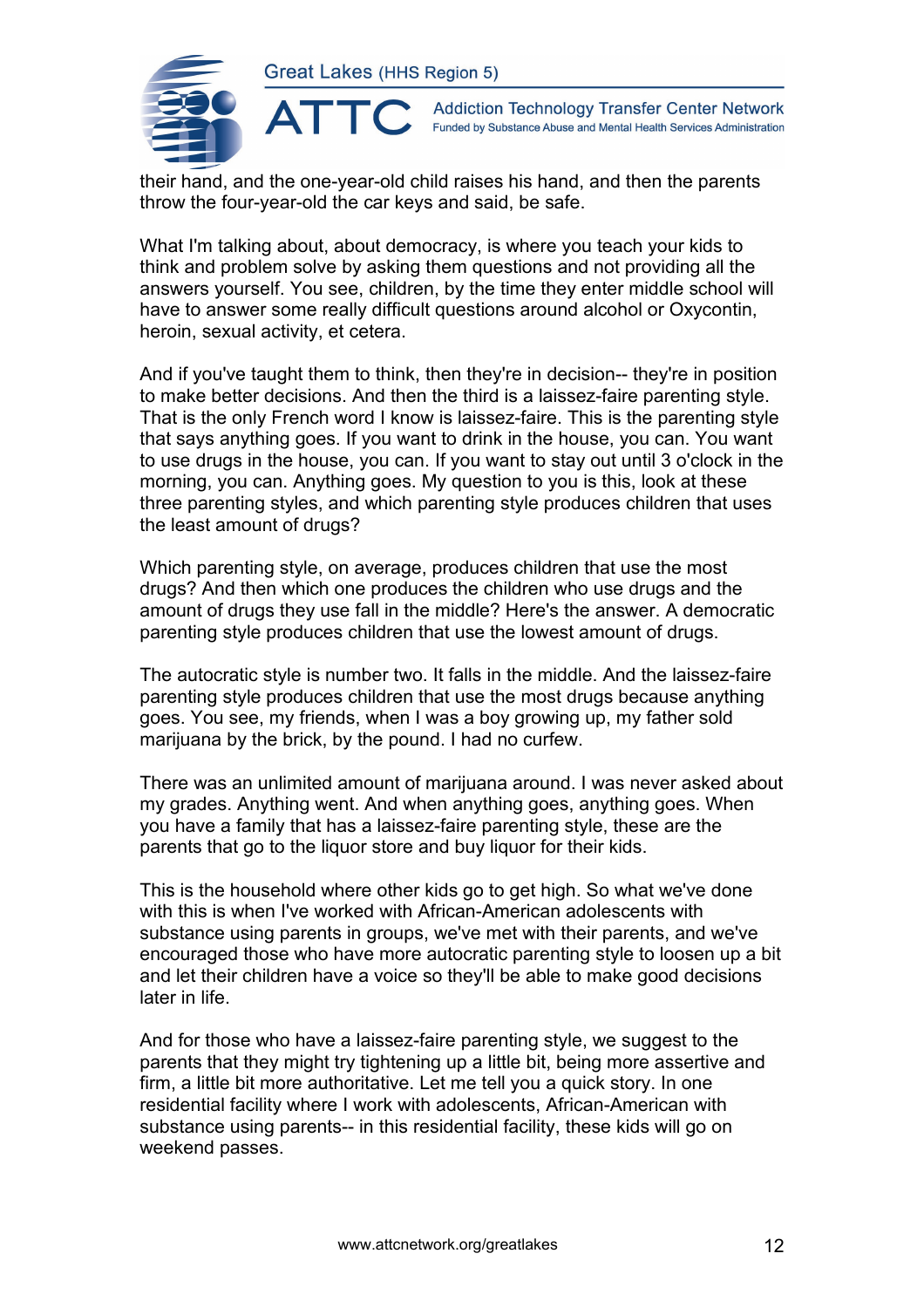

**Addiction Technology Transfer Center Network** Funded by Substance Abuse and Mental Health Services Administration

These were also kids who got high and used other drugs. They tended to take three times the weekend passes. One is what I call the neighborhood pass, where they would go home on the weekend, kiss their mother on the cheek, and then spend the whole rest of the weekend in the neighborhood. The second type of pass is what I call a gang pass, a street gang pass.

These children would go home, kiss their mother on the cheek, and then spend the whole weekend with the street gang. Then the third type of family pass-- weekend pass, is what I call the family pass, where the young person spends most of their weekend time with their parents.

You're wondering, of these three times of weekend passes, which is the young person most likely to come back sober or drug-free over the course of that weekend. The ones who take the family pass are the ones most likely to come back not high when they return to the facility.

But if the parenting style was laissez-faire, we'd have to encourage them to structure some activities for their child to do. The one that falls in the middle is that those young people who take a neighborhood pass. They don't spend very little time at home, just in the neighborhood, are more likely to come back high than those who took a family pass.

And then finally, the young people who are most likely to come back high is the group that spent the most of their time over the weekend with the street gang because as you know, within communities, street gang activity and drug use go hand-in-hand. Protective factors continued, family celebrations.

If you take two families where there is addiction and one family in response to the addiction stops celebrating holidays, anniversaries, and birthdays, and then the other families, in spite of the addiction, they continue to celebrate birthdays, anniversaries, and holidays those who will continue to celebrate in spite of addiction, the children will use fewer drugs and have fewer psychosocial problems because celebrations make all the difference in the world. It means you're important.

A praying grandmother-- where would African-American children be without their grandmothers? I wrote an article on the Online Museum of African-American Addictions Recovery that focuses on grandparents to be celebrated when the parent has a substance use disorder.

Where would I be without my grandmother? So my junior year in high school, my mother was taking care of her husband who was opiate addiction-- opiateaddicted. And my father was at State Hill Penitentiary, picked up on possession of pounds of marijuana with the intent to distribute.

So I had to leave my father's laissez-faire home, where I could do anything I wanted, and go and live with my grandparents. And I was bitter. Where were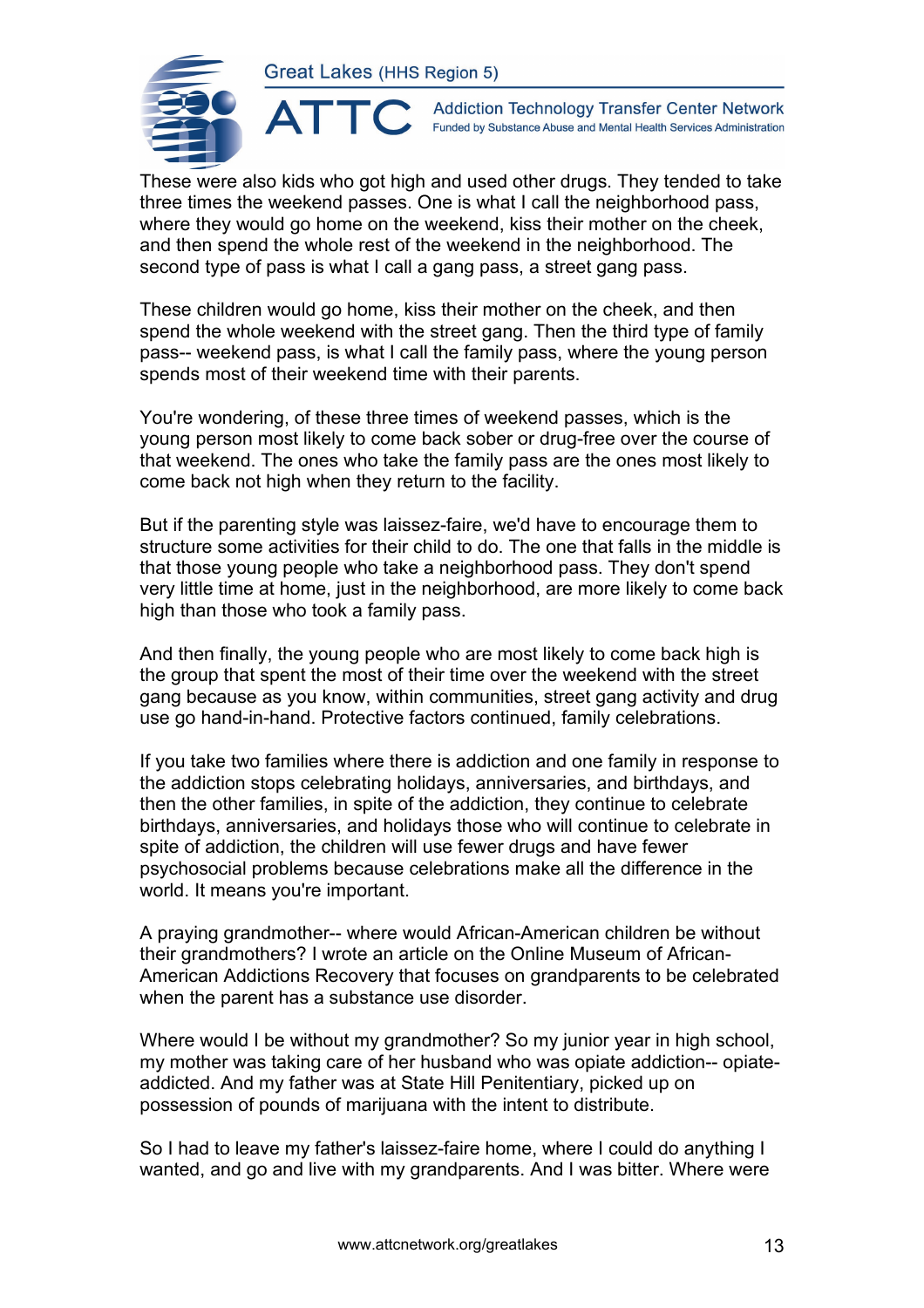

**Addiction Technology Transfer Center Network** Funded by Substance Abuse and Mental Health Services Administration

my parents? So I would talk to them in a rude manner. And my grandmother was a saint. She went to church eight days out of a seven-day week.

And as I was rude with her, she would just kind of smile. And my grandfather didn't like it. So that year, my junior year in high school, my whopping 2.0 grade point average dropped down to a 1.5. And I went to my grandfather's, said give me money for summer school.

My grandfather said, I'm not giving you anything. If you want to destroy your life, I'm not paying for it. My grandmother overheard the conversation. And she walked into the room where I was having a conversation with my grandfather. And with tears in her eyes, she looked at my grandfather and said, give him the money for summer school. I love him.

She loved me. I went to summer school that year and got two A's. I received straight A's my senior year in high school. So years later, I'm living a successful life, working as a presenter, a consultant in the behavioral health field. And I went to my grandmother, my praying grandmother.

And I asked, did you know I was going to be successful? I asked her, did you know I was going to be successful? She said, no, I didn't know. She said, I just figured you had the devil in you, so I prayed him out of you. Mentorship and a membership-- you see the sign there, Boys Club and Girls Club of America.

Children who were deserted by their parents emotionally due to substance use disorders can benefit from something that they belonged to and human connections. Later onset of substance use-- you see the goal is for children, adolescents, and never take a drink. It's just it's better for them to take their first drink at 25 than 13.

So any interventions we can do to delay the onset of substance use will be really helpful. Early counseling of mental illness and trauma, especially at that therapy that counseling is provided by therapists who will specialize in working with children and adolescents with substance use disorders. And then if we're talking about African-American children, we want to make sure that these counselors are culturally competent or striving for it.

Cultural knowledge and cultural pride are protective factors for African-American children. Peter Bell years ago wrote a book called the-- a whole curriculum on children and alcoholic called Growing Up Black and Proud. The adult protective factor if the parents are using drugs-- helping professionals can make sure that we can-- we rally the extended family around that child, a matrix.

By definition, a matrix is a safe place. We help every child identify a safe place. It could be their bedroom. It could be the Boys Club of America. It could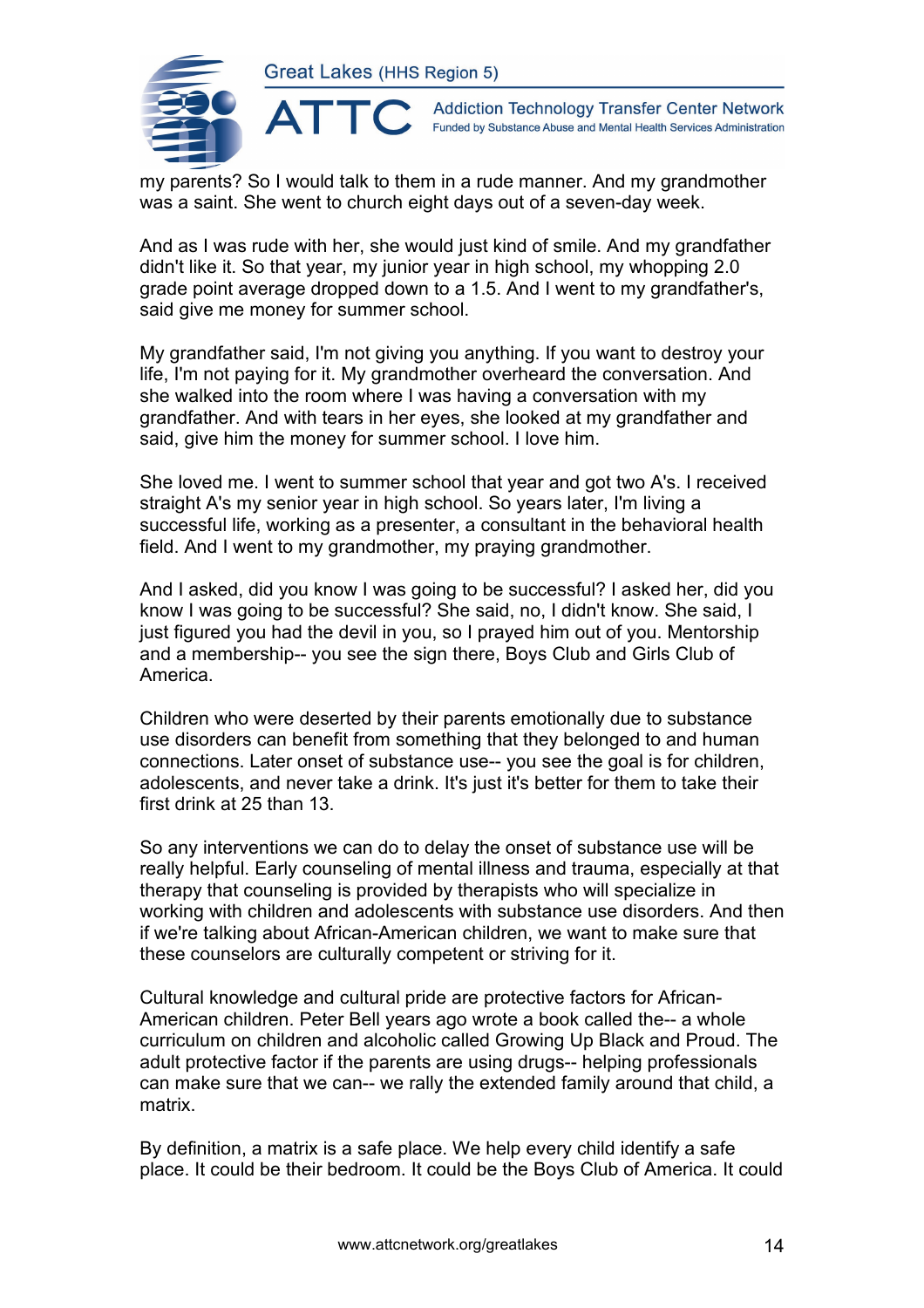ATTO



**Addiction Technology Transfer Center Network** Funded by Substance Abuse and Mental Health Services Administration

be their back porch. It could be their grandmother's house, but someplace where they can go and seek safety. Constant and predictable routines- alcoholism, drug dependence leads to lots of inconsistency and unpredictability.

If we can provide some constant and predictable routines in a kid's life, it can have a stabilizing impact. How about this research-based finding, that children from alcoholic homes, African-Americans children from alcohol at homes, who have the ability to get adopted by surrogate families-- take Mike Tyson, the boxer, who was adopted by his trainer Cus D'Amato. He might have had some rough moments after Cus D'Amato died, but ultimately that relationship played a major role in his latest success.

You know Will Smith, The Fresh Prince of Bel-Air? He said if he was in charge of providing services, protective services, for African-American children, he said all the African-American children would be encouraged to read biographies, biographies of famous African-Americans who had major struggles in childhood and adolescent years but who wound up massively successful.

And the second thing he would require is for African-American children to become distance runners. He says distance runners-- distance running helps you defeat the voice that comes into your head that says you can't do this. It eliminates that, I can't do this, that quit attitude.

And then of course, as a protective factor, lots of activities and sports. You might recognize the man on the left-hand side. His name is Rampage Jackson. He's a mixed martial art champion and started off as a kid as a really mean youth. Fact, his younger brother said, my brother Rampage Jackson was so mean if someone beat me up, Rampage would beat them up and then beat me up for getting beat up.

Rampage Jackson's mother in an interview said that if it were not for mixed martial arts, that sport, her son would have been in prison for a long, long time. You might remember the man-- you might recognize the man in the middle. It's heavyweight boxing champion George Foreman.

Foreman used to be so mean that he looked like he eat bricks and steel for breakfast. Now who would have ever thought he is the founder of the lean mean cooking machine. Kind man, but when he was a youth, George Foreman was involved in delinquency. And he was placed in Job Corps.

And while in Job Corps, he learned to box, and the rest of history. To the right is a bike. And that bike is at the Muhammad Ali Center. It's a replica of the only bike that Mike-- that Muhammad Ali ever had when he was a kid that was taken from him by an older boy.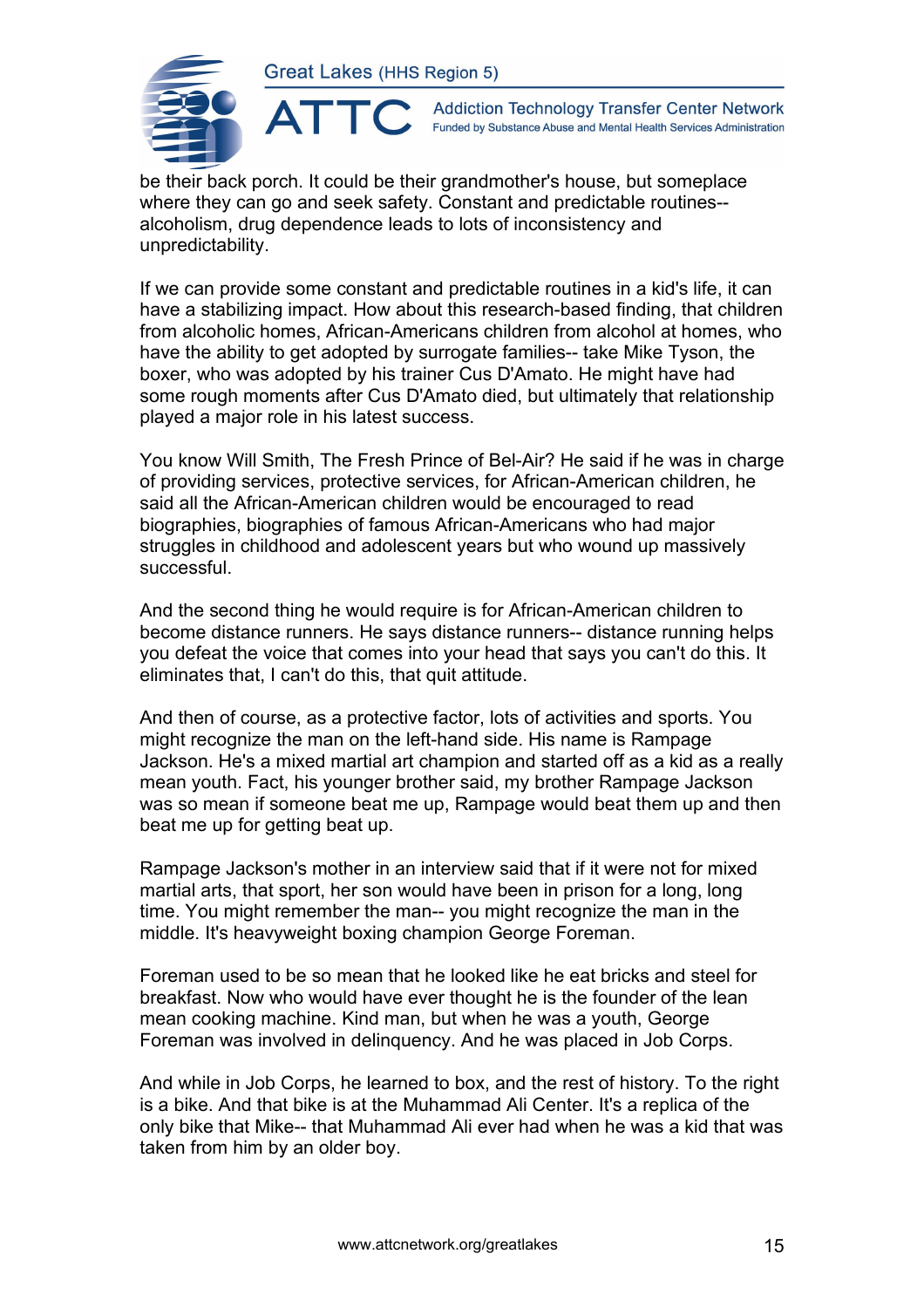

**Addiction Technology Transfer Center Network** Funded by Substance Abuse and Mental Health Services Administration

And he was filled with so much anger and rage his bike was taken, he went to the police station, said I'm angry, someone took my bike. I want to fight. And the police officer in that police station in Louisville, Kentucky said to Muhammad Ali, well, if you're going to fight, I need to teach you how to box. And the rest is history.

So why do so many African-American males love basketball? By the way, let me tell you how much I know about basketball. You see the basketball in that young fellow's hand? That basketball has been used outside. That's an indoor basketball. Those little gray spots? Concrete did that.

That black spot towards the top? That's concrete. That basketball should never be used outdoors. Well, why basketball? During my grandfather's generation in my early youth, so many young black boys wanted to be baseball players because of Jackie Robinson.

Why the switch to basketball? So much movement. You're watching everything that's happening since the police shooting of George Floyd. And we're starting to see footage of all of these murders of African Americans and then shootings within African-American communities by African Americans.

Bessel van der Kolk wrote a book called The Body Keeps the Score. And he mentioned that trauma lodges itself in the human body. So basketball provides a lot of movement, which can help to reduce trauma from the body, creativity. You've seen Michael Jordan fly in the air or LeBron James or the late Kobe Bryant.

Basketball provides an outlet for creativity. Male bonding and camaraderie. Release of dopamine. To this day, when I hear the sound of a basketball being dribbled, dopamine is released in my brain the way it's released in the person's brain when they use drugs like crack cocaine.

Laughter-- drive by any basketball court in African-American communities and notice how much laughter you see. Human touch-- you bump into each other while you're playing. And legal aggression. You see, if I made a ninth video, it would be a video on helping African-American adolescents deal with rage.

And where rage comes from is when you feel like one of three systems have let you down-- either your family, your neighborhood, or the larger society that looks down upon you. But basketball provides the opportunity for legal aggression. What do I mean?

In language of basketball, if you score 80 points on your opponent, your teammates will say, he killed him. He scored 80 points. Basketball is the one sport where you can kill somebody by scoring 80 points on them and never have to worry about going to prison. And then, of course, it provides stress relief.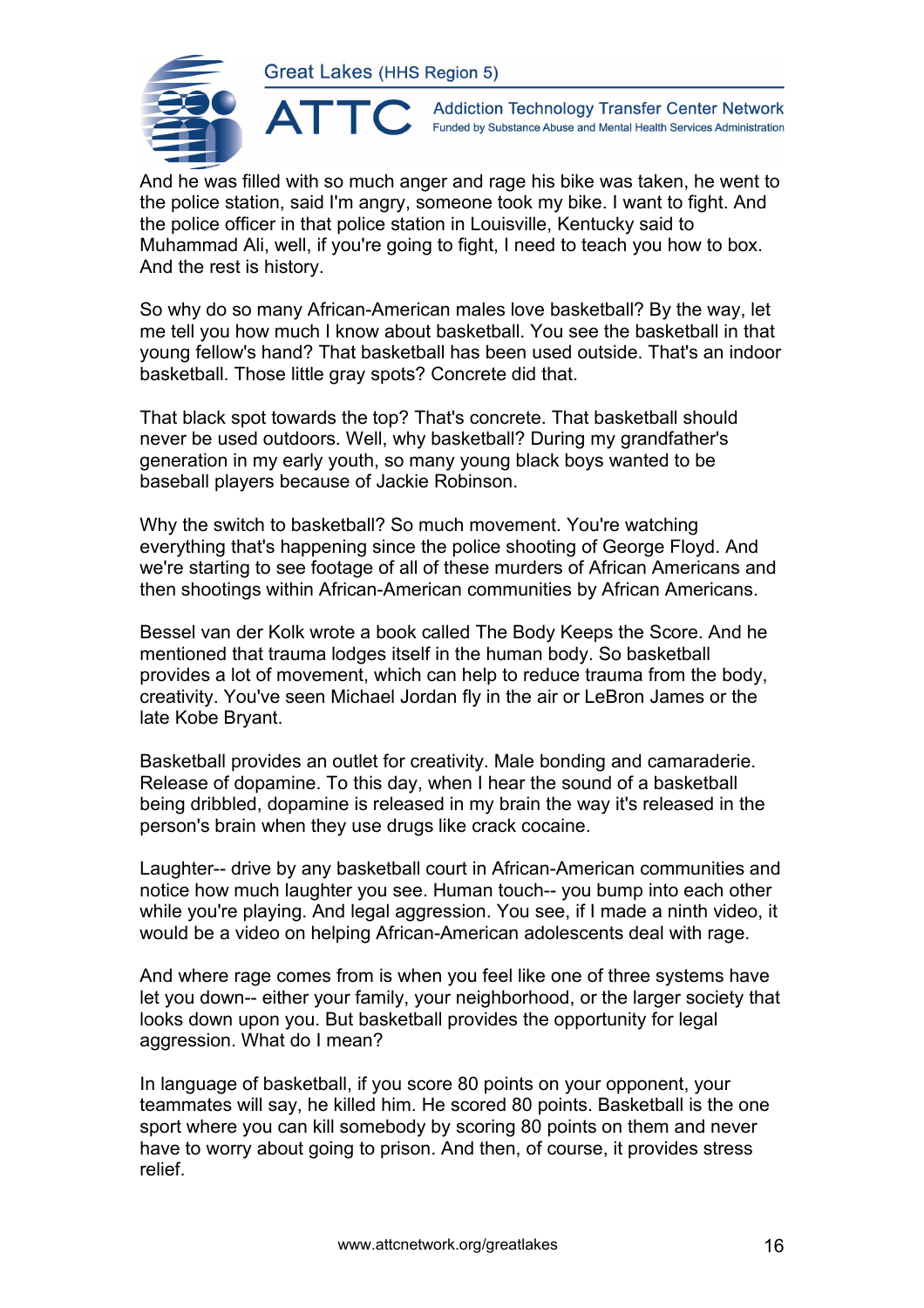

**Addiction Technology Transfer Center Network** Funded by Substance Abuse and Mental Health Services Administration

These are all protective factors against early use of alcohol and other drugs for African-American adolescents. Protective factors continued. Address the fetal alcohol spectrum. The research says that 50% of children on this fetal alcohol spectrum will have a problem with alcohol and drugs unless we intervene.

When I've asked African-American adolescents with substance use challenges, how do they survive everything they endured? The most common answer is spirituality and God, a sense of belonging. You heard the story about this boy named Mike who played little league baseball on a team known as the Cougars.

And Mike came out with a rare illness requiring him to have chemotherapy radiation treatment. He lost his hair. And Mike was embarrassed to go to the next Cougars baseball game because at the beginning of each game, the team would line up along the third base line.

They would take off their hats and place them over their heart and sing the national anthem. He was afraid that all of his teammates would laugh at him when they saw that he had no hair. And his father took him to the next baseball game. And sure enough, the team lined up along the third base line.

And right before he took off his hat, all 25 of his teammates took off their hats first. And he saw they all shaved off their hair. They looked at him and they said, once a cougar, always a cougar. Having a sense of belonging is a protective factor for early alcohol and drug use.

That is why we stressed a few slides ago the importance of a membership. The Boy Scouts, the Girl Scouts, the Cub Scouts, little league baseball teams, et cetera, and then later onset of substance use. The more a young person can delay substance use, the more developmental milestones they have without alcohol and other drugs.

Insight-- I used to work in group homes. And every Thanksgiving and Christmas, the teenagers would tear up the group homes. And the reason being often that their parents said they would come to see them on Thanksgiving and Christmas, and they never showed. These children need insight.

The idea that my parent has a disease that's characterized by emotional unavailability, broken promises. So it's not your fault if they don't show up. It's the disease and inconsistency. You did not cause this problem. And you're not the problem or the solution.

And the earlier a child internalizes that who has substance using parents, the better. An affirming mirror-- they need an adult who has high expectations of them. You might have heard this story about this boy who grew up in the hills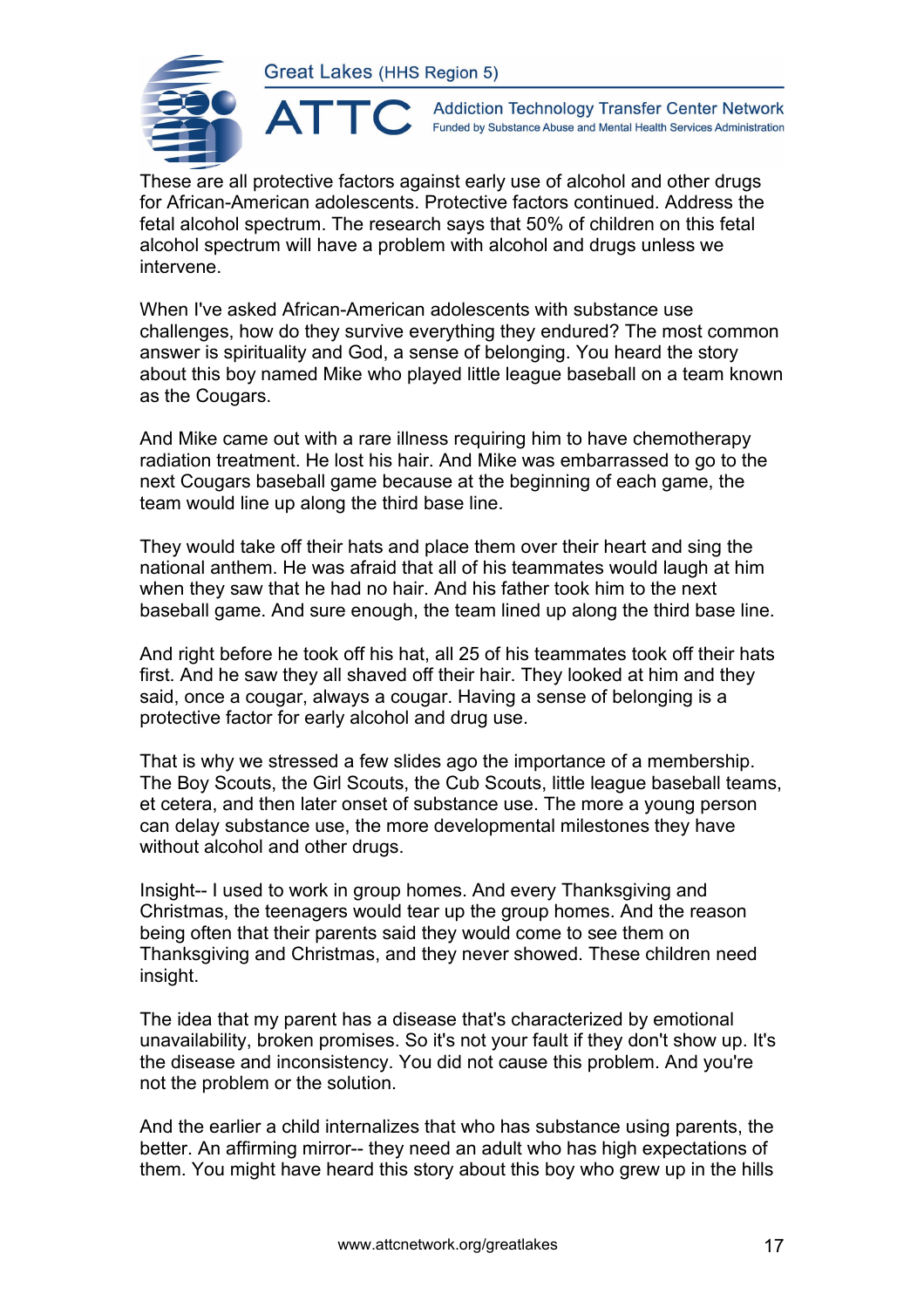

**Addiction Technology Transfer Center Network** Funded by Substance Abuse and Mental Health Services Administration

of West Virginia. And the teacher gave the class an assignment to write an essay about what they wanted to be when they grew up.

And the boy wrote a glowing essay about his desire to be a doctor. And the teacher put a red F on that paper and said, that's an unrealistic goal for a boy growing up in these hills. Why don't you write about your desire to be a farmer like your father, a coal miner like your grandfather?

So he showed the paper with the red F on it to his father. He said, son, I can't help you. I'm a farmer. I know nothing about what it would take to be a doctor. The boy walked in the classroom the next day, and he gave a paper back to the teacher.

And the teacher said, that was the same paper you handed in yesterday. And the boy said, you can keep the F. I'm keeping my dreams. Now here's a young man who affirmed himself, who had high expectations of himself. But children who have substance using parents can also benefit from having at least one adult in their life who has expectations of them.

Later onset of substance use, encouragement of excellence rather than perfection. Earlier we talked about one way to hide family secrets around addiction is to push the kids sought perfection. But excellence is a better goal because some young people will use because of the pressure of having to be perfect.

Excellence really says that, I will do my best, and only I can determine if I did my best. And my best is good enough. The other thing these children need is the opportunity to express their feelings. And when they express those feelings, appropriate responses from you include, I believe you, I believe that happened to you, and then to normalize those feelings, and then reflect those feelings back to them.

And then let that child know, you got to let them know, I can see why you're angry. I can see how you can feel that way. And you're not alone. One of my favorite things to do when I'm leading groups of African-American children and adolescents with substance using parents is to show them images of successful African Americans who also had parents with substance use disorders.

So there's Halle Berry, an Oscar-winning actress. Her father had alcoholism use disorder and physically abused her mother when Halle was growing up. Singer Mario, his mother is addicted to heroin. Didn't stop him from being successful. Tupac Shakur, the late great rapper.

So what did Tupac Shakur have in common with Elvis Presley? Two things. Number one, their fans still don't believe that they're dead. I imagine that some of you on his webinar are going to be looking for Elvis when this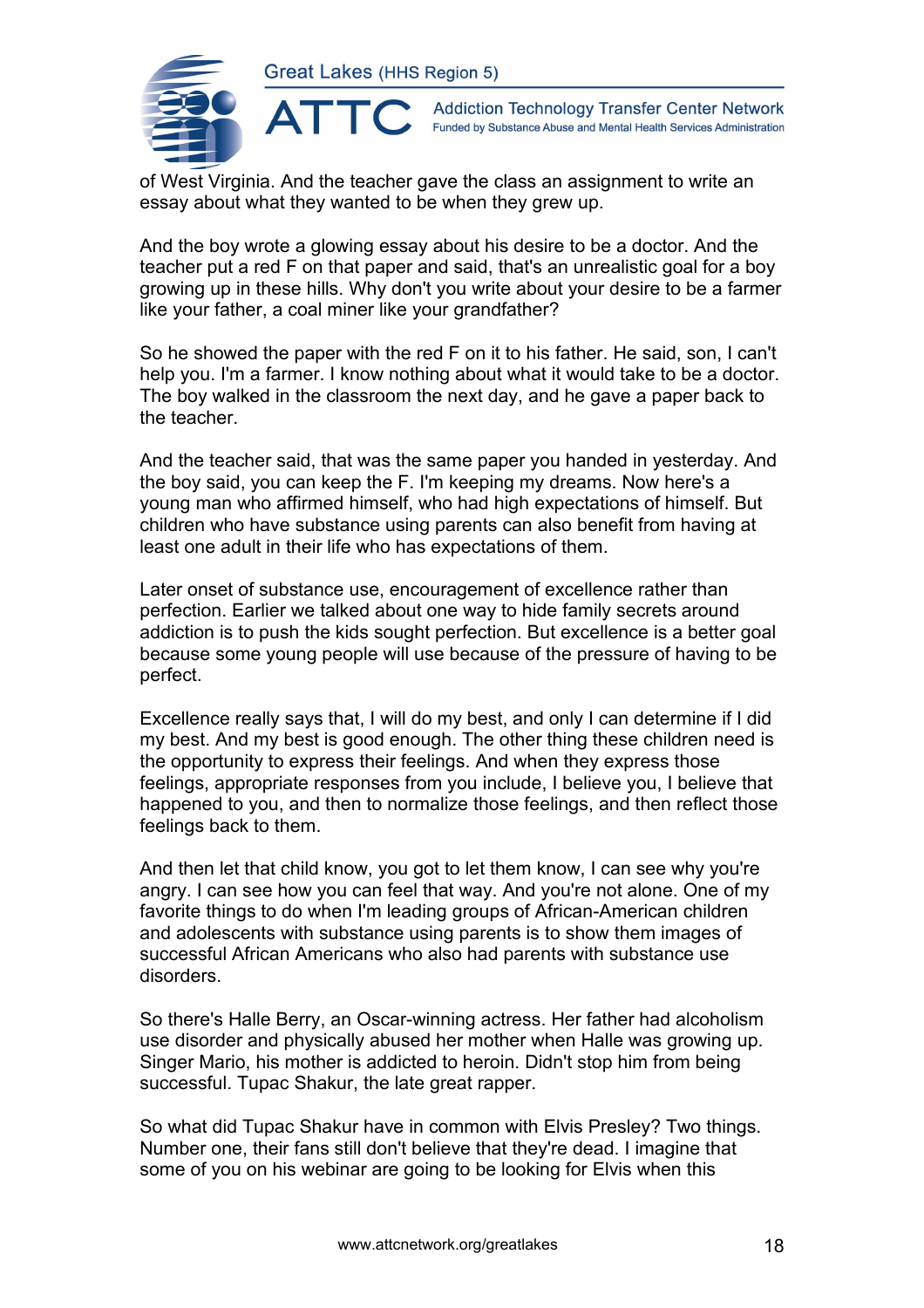ATT(



**Addiction Technology Transfer Center Network** Funded by Substance Abuse and Mental Health Services Administration

webinar ends. I know every year in Chicago on December 31, New Year's Eve, they have a 5K race called the Looking for Elvis race.

And the runners show up wearing big sideburns like Elvis Presley, Elvis Presley performance costumes, and guitars around their neck, running a 5K race, looking for Elvis. The other day, a Tupac Shakur fan says, I was in Hawaii, and I saw him. You know, Tupac Shakur has been dead since 1996.

The second thing that Tupac Shakur and Elvis have in-- and Elvis Presley have in common is that a woman made both of them wealthier in death than they were in life. You see, after Elvis died, Priscilla Presley opened Graceland. Lots of money comes through Graceland. Then, of course, Afeni Shakur, the mother Tupac Shakur was told by Tupac's childhood friend Jada Pinkett Smith, get a lawyer.

Tupac had an active addiction. He left lots of money on the table. So Tupac's mother Afeni got the royalty from Tupac's performances or from his album and started the Tupac Shakur Foundation. Eminem came along during that time when Tupac Shakur, from 8-Mile in Detroit, and he called himself the white Tupac Shakur.

So question, my friends, what does Tupac Shakur and Eminem have in common? Several things. One, their music speaks to a generation. Number two, they both have mothers that were addicted to drugs. And number three, they hated their fathers, who were absent in their life.

The difference is that Tupac Shakur would die before the miracle occurred. You see, my friends, I study rap. And the great majority of really great rappers come from families with active addiction. And what they do, they journal. They pick up a pen and pad, and they tell their story.

And they tell their story until they heal. You see, Tupac died before he finished the story. But Eminem had an album called Relapse and another album called Recovery where he told his story. And in one of those albums, he acknowledged that he no longer hated his father and that he loved his mother.

And Eminem has been in recovery for 10 years. If you want to watch something amazing, go and look at that video where Eminem is being interviewed by Mike Tyson, two men, unlikely candidates for addictions recovery. Jay Z's work is nothing but autobiographical work. Early on in his career, he rhymed about becoming a drug dealer and filled with rage once his father disappeared.

Then he kept writing. On an album called Fade to Black, Jay Z said, I can no longer hate my father because I now realize we're opposite sides of the same coin. He used drugs, heroin-- I sold drugs. And then on his recent album called 444, he said, I now understand my father, why he used heroin.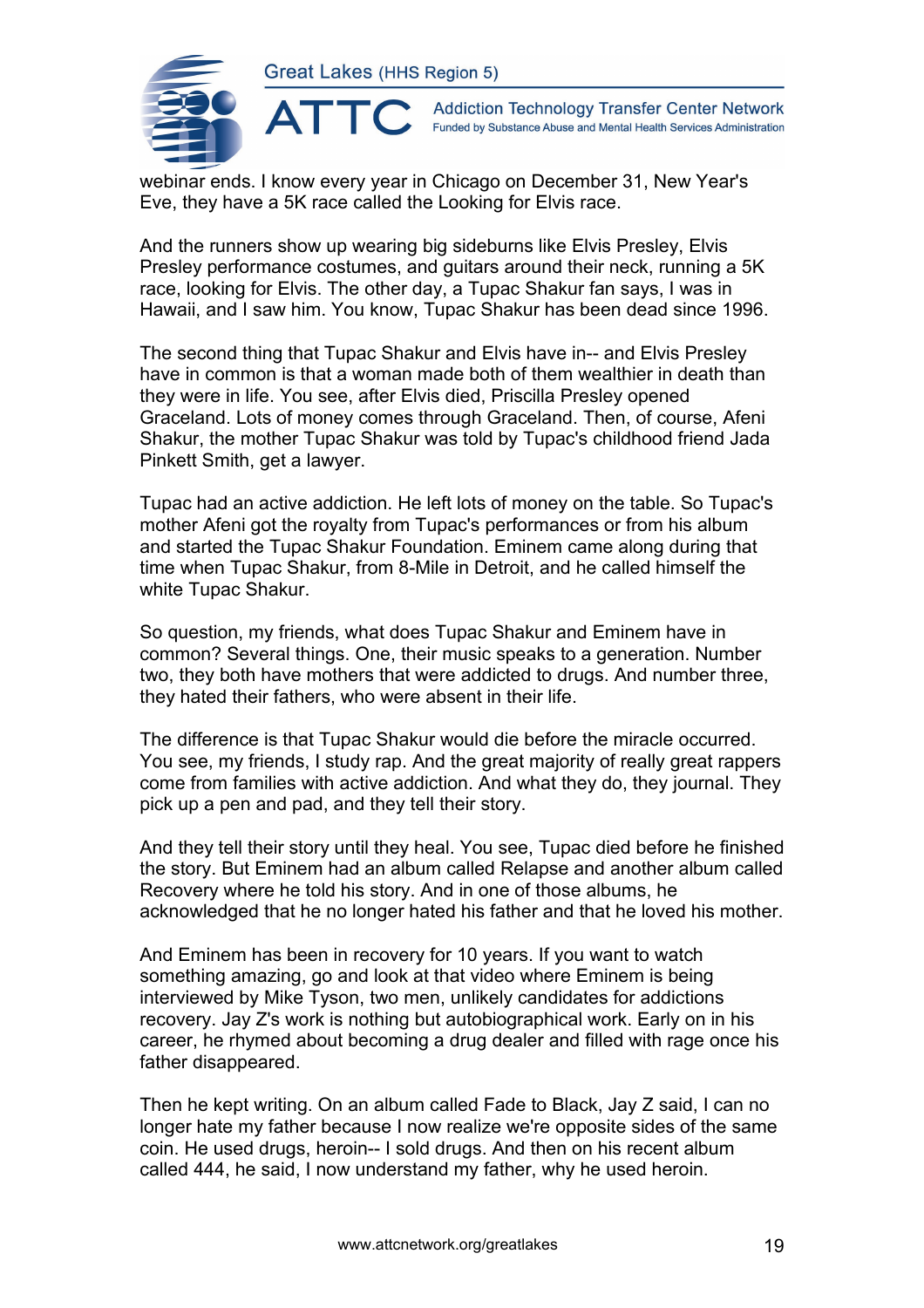

 $\blacktriangle$ 

**Addiction Technology Transfer Center Network** Funded by Substance Abuse and Mental Health Services Administration

I understand the home he came from. Jay Z says, you see my grandfather, his father's father, would preach on Sunday-- his grandfather was a minister. And then he would molest his daughter on Monday. He said, so my father grew up in that atmosphere.

I need to understand that atmosphere because I want to be a better parent than my father. I want to break the curse that's on our family's life, is what he said. Nicki Minaj. Her father was addicted to alcohol and drugs. She became quite successful.

And then there's Rihanna. I wish I could show you the photo of her standing next to her father. You should look for that photo. They look exactly alike. And she's very successful and has a father that's addicted to crack cocaine. I show these young people pictures of Barack Obama.

Barack Obama's father was alcoholic, and he died, ultimately, and he wasn't in Barack's life. And Barack picked up his pen, like rappers, and wrote a book called Letters to My Father, where he expressed the anger and rage for his father not being in his life.

But that was exactly what he needed to do because ultimately, he moved beyond that pain and became the President of the United States. So I share this with young African-American children and adolescents, let them know you are not alone. There are successful people who understand what you've gone through because they've gone through it as well.

So this slide is really a link. And I've shown this in all eight of these videos to the Online Museum of African-American Addictions Treatment and Recovery. Along with these eight videos that Great Lakes ATTC has put together on African Americans with substance use disorders, this museum site is another source of information.

You provide lots of scholarly articles there, podcast is there, your webinars are there. All the material here is geared towards helping you do great work with African-American clients with substance use disorder. So final story-- so a few years ago, my mentor received a call from his mentor, and his mentor was dying.

His mentor asked my mentor, would he get on a plane and fly from Florida, where my mentor leaves, the Kalamazoo, Michigan, where his mentor lives, to sit at his bedside to help him write one more article before he died? My mentor got on the plane. He flew to Kalamazoo, Michigan.

And he's sitting near his mentor's bedside. And he said to his mentor, I love you, but this is a strange request. You've written 500 articles. You have revolutionized the behavioral health field through your pen. Why are you writing this article on your deathbed?